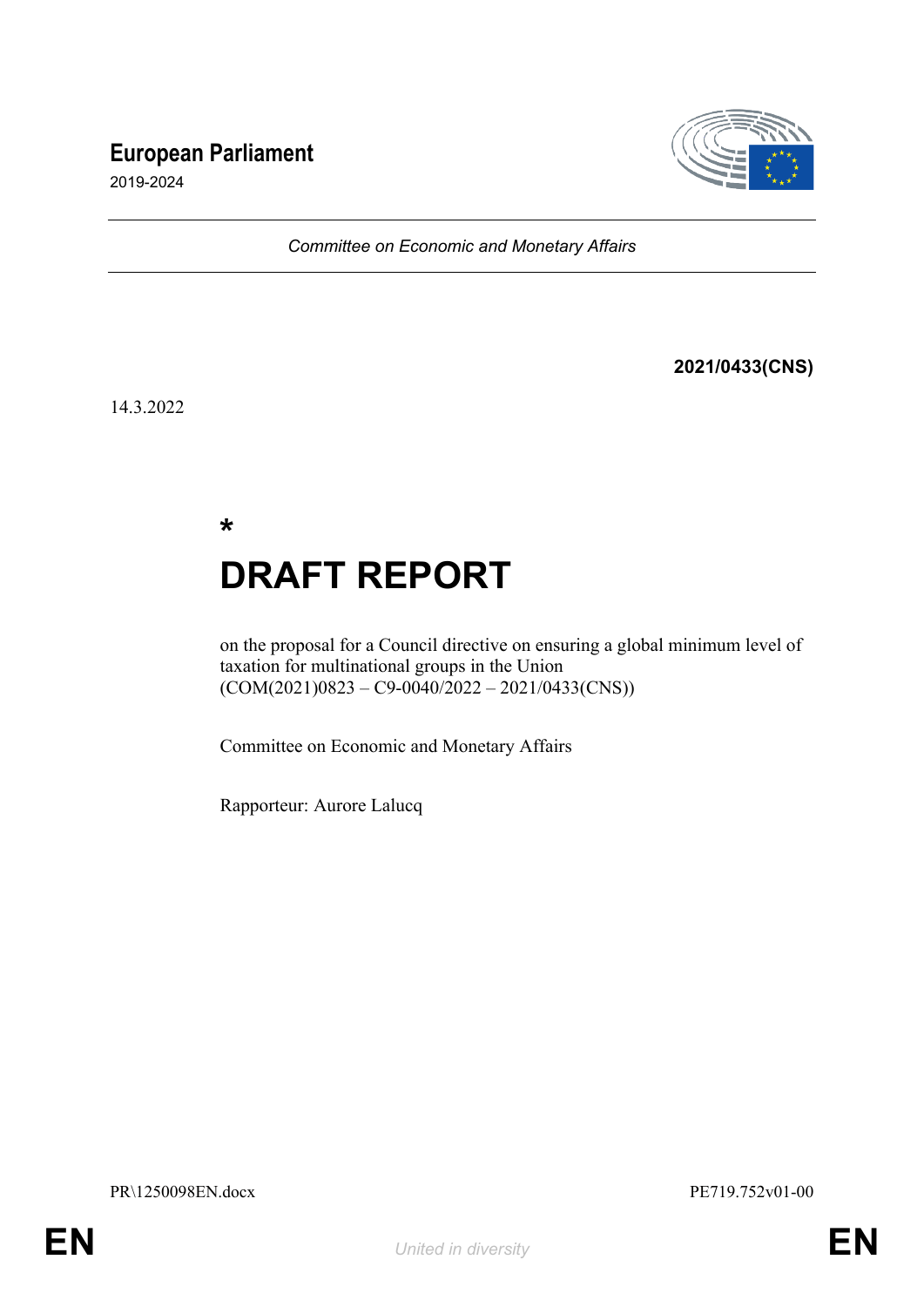# *Symbols for procedures*

- \* Consultation procedure
- Consent procedure
- \*\*\*I Ordinary legislative procedure (first reading)<br>\*\*\*II Ordinary legislative procedure (second reading)
- \*\*\*II Ordinary legislative procedure (second reading)<br>\*\*\*III Ordinary legislative procedure (third reading)
- Ordinary legislative procedure (third reading)

(The type of procedure depends on the legal basis proposed by the draft act.)

#### *Amendments to a draft act*

#### **Amendments by Parliament set out in two columns**

Deletions are indicated in *bold italics* in the left-hand column. Replacements are indicated in *bold italics* in both columns. New text is indicated in *bold italics* in the right-hand column.

The first and second lines of the header of each amendment identify the relevant part of the draft act under consideration. If an amendment pertains to an existing act that the draft act is seeking to amend, the amendment heading includes a third line identifying the existing act and a fourth line identifying the provision in that act that Parliament wishes to amend.

#### **Amendments by Parliament in the form of a consolidated text**

New text is highlighted in *bold italics*. Deletions are indicated using either the symbol or strikeout. Replacements are indicated by highlighting the new text in *bold italics* and by deleting or striking out the text that has been replaced.

By way of exception, purely technical changes made by the drafting departments in preparing the final text are not highlighted.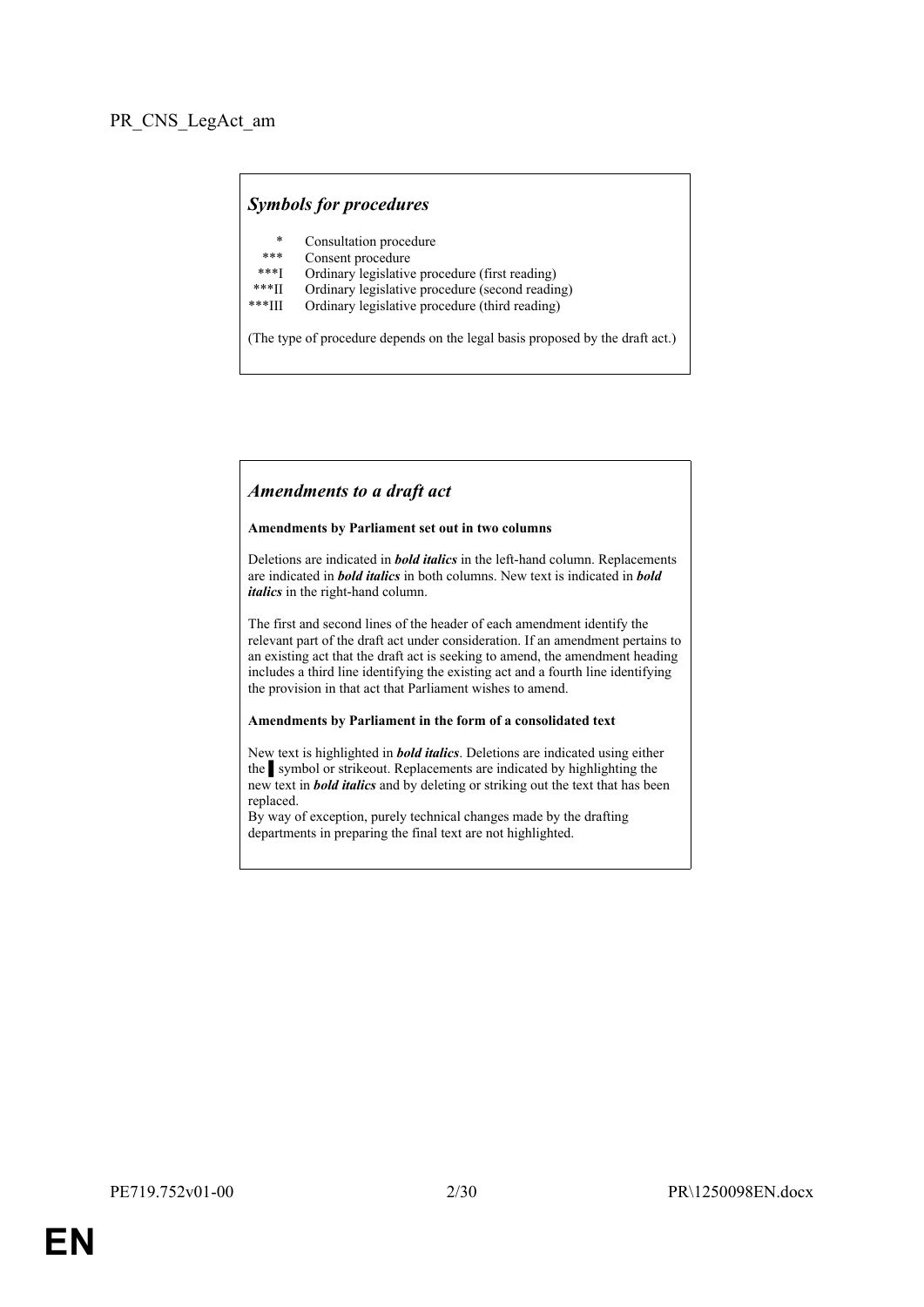# **CONTENTS**

| Page |
|------|
|      |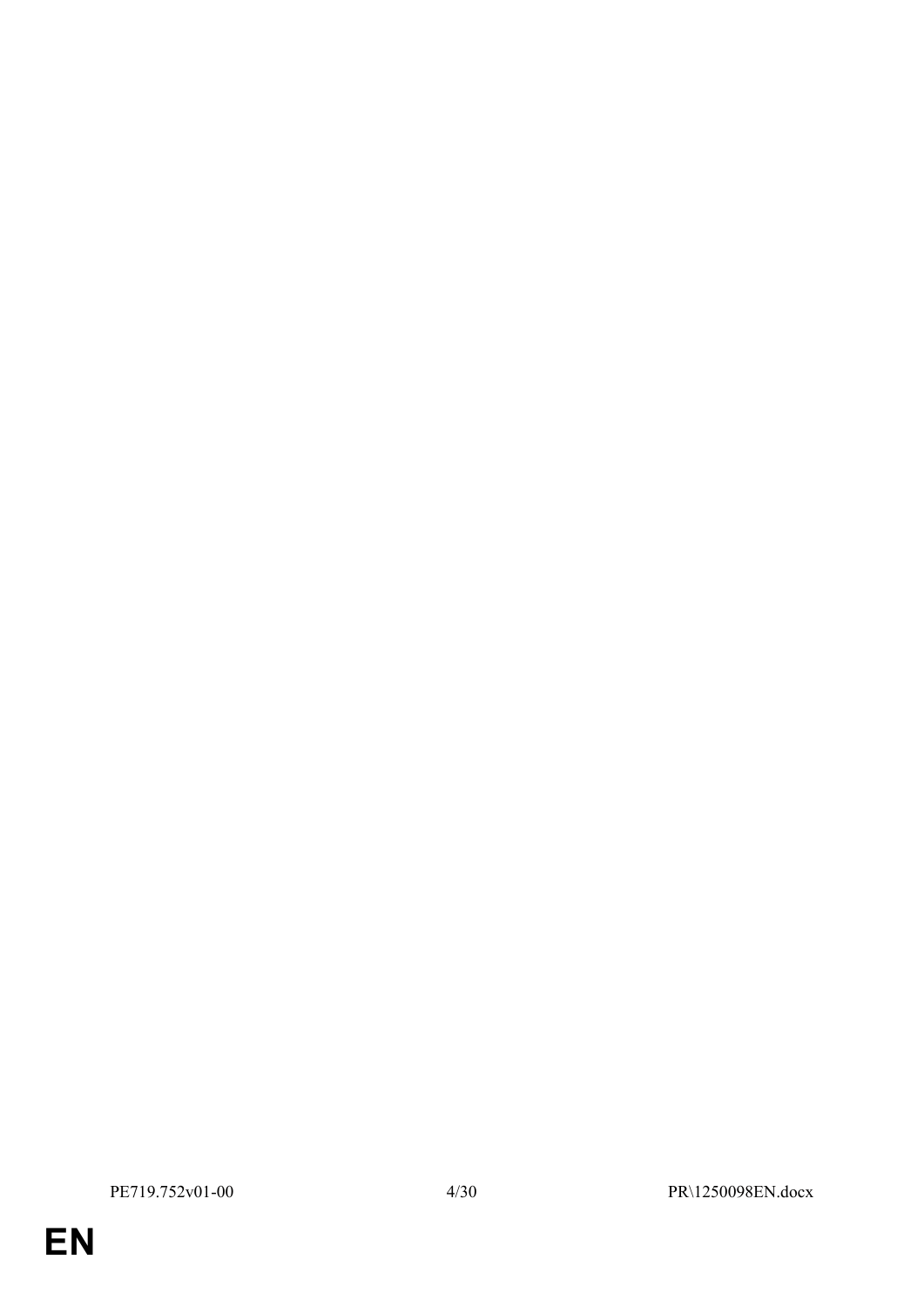# <span id="page-4-0"></span>**DRAFT EUROPEAN PARLIAMENT LEGISLATIVE RESOLUTION**

**on the proposal for a Council directive on ensuring a global minimum level of taxation for multinational groups in the Union (COM(2021)0823 – C9-0040/2022 – 2021/0433(CNS))**

# **(Special legislative procedure – consultation)**

### *The European Parliament*,

- having regard to the Commission proposal to the Council (COM(2021)0823),
- having regard to Article 115 of the Treaty on the Functioning of the European Union, pursuant to which the Council consulted Parliament (C9-0040/2022),
- having regard to Rule 82 of its Rules of Procedure,
- having regard to the report of the Committee on Economic and Monetary Affairs (A9-0000/2022),
- 1. Approves the Commission proposal as amended;
- 2. Calls on the Commission to alter its proposal accordingly, in accordance with Article 293(2) of the Treaty on the Functioning of the European Union;
- 3. Calls on the Council to notify Parliament if it intends to depart from the text approved by Parliament;
- 4. Asks the Council to consult Parliament again if it intends to substantially amend the Commission proposal;
- 5. Instructs its President to forward its position to the Council, the Commission and the national parliaments.

#### **Amendment 1**

# **Proposal for a directive Recital 5**

#### *Text proposed by the Commission Amendment*

(5) It is necessary to lay down rules in order to establish an efficient and coherent framework for the global minimum level of taxation at Union level. The framework creates a system of two interlocked rules, together referred to as the GloBE rules, through which an additional amount of tax called a top-up tax should be collected each

(5) It is necessary to lay down rules in order to establish an efficient and coherent framework for the global minimum level of taxation at Union level. The framework creates a system of two interlocked rules, together referred to as the GloBE rules, through which an additional amount of tax called a top-up tax should be collected each

PR\1250098EN.docx 5/30 PE719.752v01-00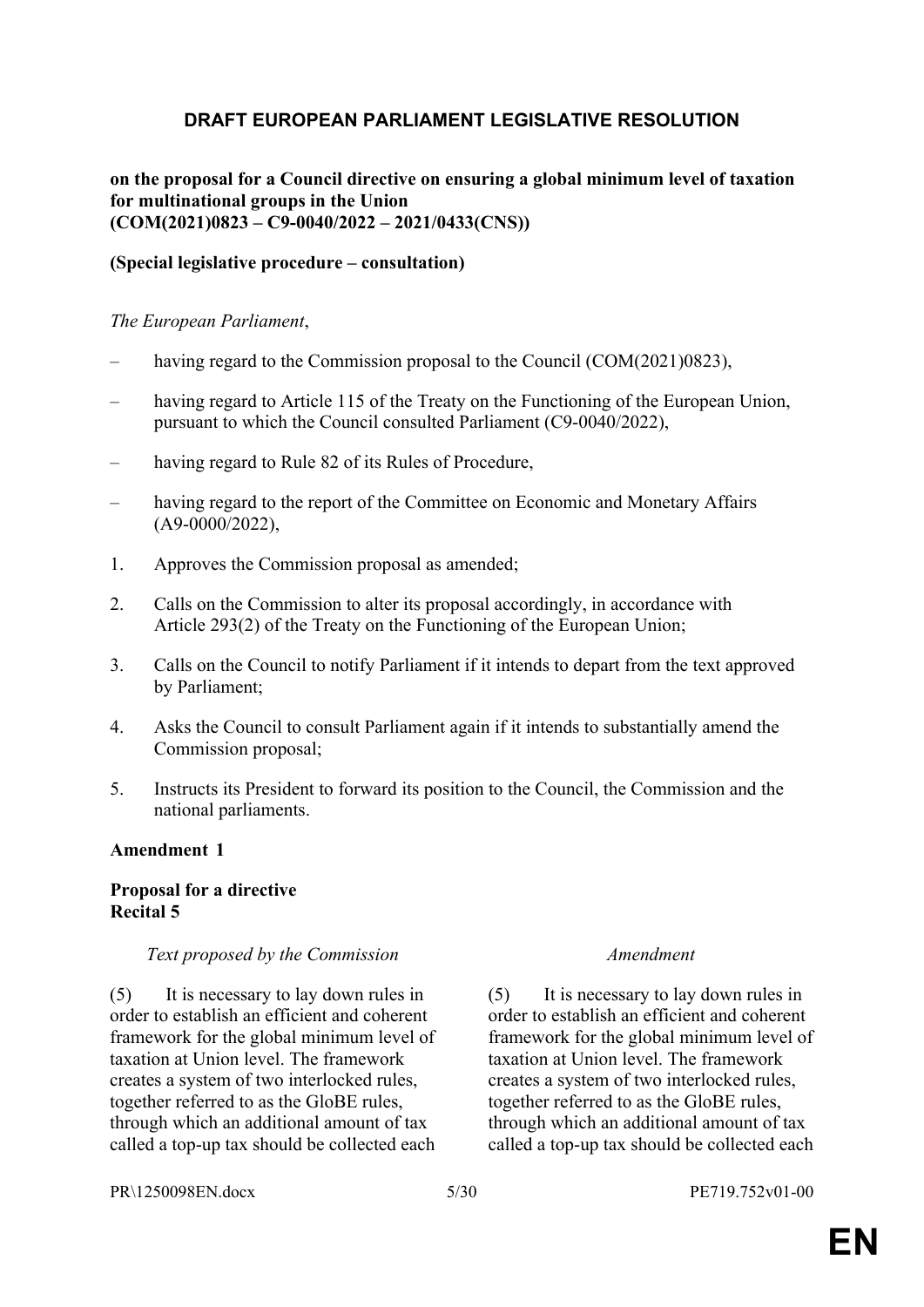time that the effective tax rate (ETR) of an MNE in a given jurisdiction is below the 15<sup>%</sup>. In such case, the jurisdiction is considered to be low-taxed. Those two rules are called the Income Inclusion Rule (IIR) and the Undertaxed Payment Rule (UTPR). Under this system, the parent entity of an MNE located in a Member State has the obligation to apply the IIR to its share of top-up tax relating to any entity of the group that is low-taxed, whether this is located within or outside the Union. The UTPR should act as a backstop to the IIR through a reallocation of any residual amount of top-up tax in cases where not the entire amount of top-up tax relating to low-taxed entities could be collected by parent entities through the application of the IIR.

time that the effective tax rate (ETR) of an MNE in a given jurisdiction is below the *21* %. In such case, the jurisdiction is considered to be low-taxed. Those two rules are called the Income Inclusion Rule (IIR) and the Undertaxed Payment Rule (UTPR). Under this system, the parent entity of an MNE located in a Member State has the obligation to apply the IIR to its share of top-up tax relating to any entity of the group that is low-taxed, whether this is located within or outside the Union. The UTPR should act as a backstop to the IIR through a reallocation of any residual amount of top-up tax in cases where not the entire amount of top-up tax relating to low-taxed entities could be collected by parent entities through the application of the IIR.

Or. en

#### **Amendment 2**

### **Proposal for a directive Recital 7**

#### *Text proposed by the Commission Amendment*

(7) While it is necessary to ensure that tax avoidance practices are discouraged, adverse impacts on smaller MNEs in the internal market should be avoided. For this purpose, this Directive should only apply to entities located in the Union that are members of MNE groups or large-scale domestic groups that meet the annual threshold of at least EUR 750 000 000 of consolidated revenue. This threshold would be consistent with the threshold of existing international tax rules such as the countryby-country reporting rules<sup>9</sup>. Entities within the scope of this Directive are referred to as constituent entities. Certain entities should be excluded from the scope based on their particular purpose and status. Excluded entities would be those that are

(7) While it is necessary to ensure that tax avoidance practices are discouraged, adverse impacts on smaller MNEs in the internal market should be avoided. For this purpose, this Directive should only apply to entities located in the Union that are members of MNE groups or large-scale domestic groups that meet the annual threshold of at least EUR 750 000 000 of consolidated revenue. This threshold would be consistent with the threshold of existing international tax rules such as the countryby-country reporting rules<sup>9</sup>. However, *flexibility should be provided for Member States who are willing to apply the GloBE Model Rules to smaller entities, while ensuring coherence within the internal market*. Entities within the scope of this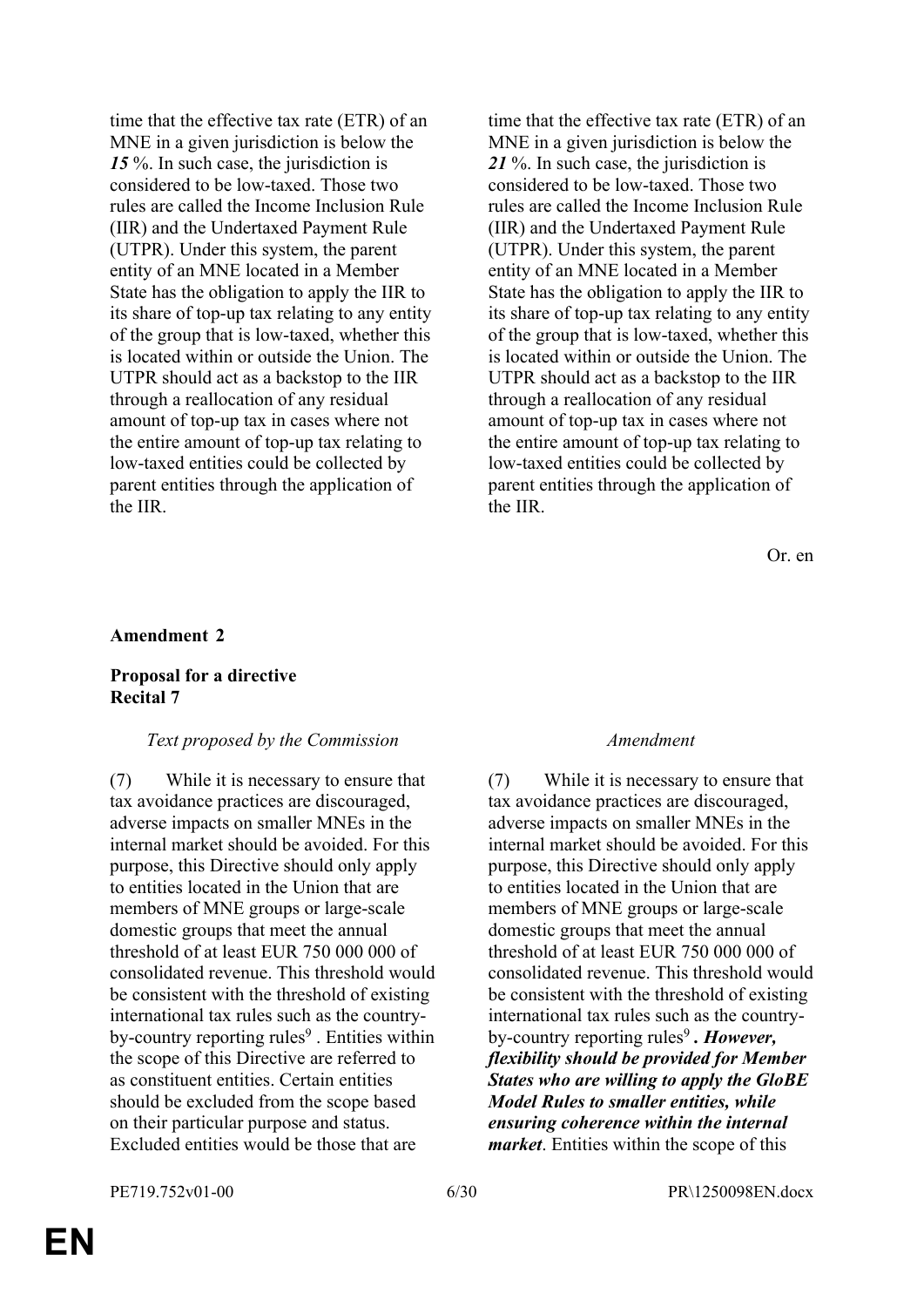not profit-driven and perform activities in the general interest and which are, for these reasons, not likely to be subject to tax in the Member State in which they are located. In order to protect those specific interests, it is necessary to exclude *from the scope of the Directive* governmental entities, international organisations*,* nonprofit organisations *and pension funds* from the scope of this Directive. *Investment funds and real estate investment vehicles should also be excluded from the scope when they are at the top of the ownership chain, since, for those so-called flow-through entities, the income earned is taxed at the level of the owners.*

 $\mathcal{L}_\text{max}$  , and the contract of the contract of the contract of the contract of the contract of the contract of

Directive are referred to as constituent entities. Certain entities should be excluded from the scope based on their particular purpose and status. Excluded entities would be those that are not profit-driven and perform activities in the general interest and which are, for these reasons, not likely to be subject to tax in the Member State in which they are located. In order to protect those specific interests, it is necessary to exclude governmental entities, international organisations *and* non-profit organisations from the scope of this Directive.

Or. en

### **Amendment 3**

#### **Proposal for a directive Recital 12**

### *Text proposed by the Commission Amendment*

(12) The ETR of an MNE group in each jurisdiction where it carries out activities or of a large-scale domestic group should be compared to the agreed minimum tax rate of *15* % in order to determine whether the MNE group or large-scale domestic group is liable to pay a top-up tax and consequently should apply the IIR or the UTPR. The minimum tax rate of *15 %* agreed by the OECD/G20 Inclusive Framework on BEPS reflects a balance amongst corporate tax rates worldwide. In cases where the ETR of an MNE group

(12) The ETR of an MNE group in each jurisdiction where it carries out activities or of a large-scale domestic group should be compared to the agreed minimum tax rate of *21* % in order to determine whether the MNE group or large-scale domestic group is liable to pay a top-up tax and consequently should apply the IIR or the UTPR. The minimum tax rate of *15%* agreed by the OECD/G20 Inclusive Framework on BEPS reflects a balance *and a minimum standard* amongst corporate tax rates worldwide. In cases

PR\1250098EN.docx 7/30 PE719.752v01-00

<sup>9</sup> Council Directive (EU) 2016/881 of 25 May 2016 amending Directive 2011/16/EU as regards mandatory automatic exchange of information in the field of taxation, OJ L 146/8 (3 Jun. 2016) [DAC 4].

<sup>9</sup> Council Directive (EU) 2016/881 of 25 May 2016 amending Directive 2011/16/EU as regards mandatory automatic exchange of information in the field of taxation, OJ L 146/8 (3 Jun. 2016) [DAC 4].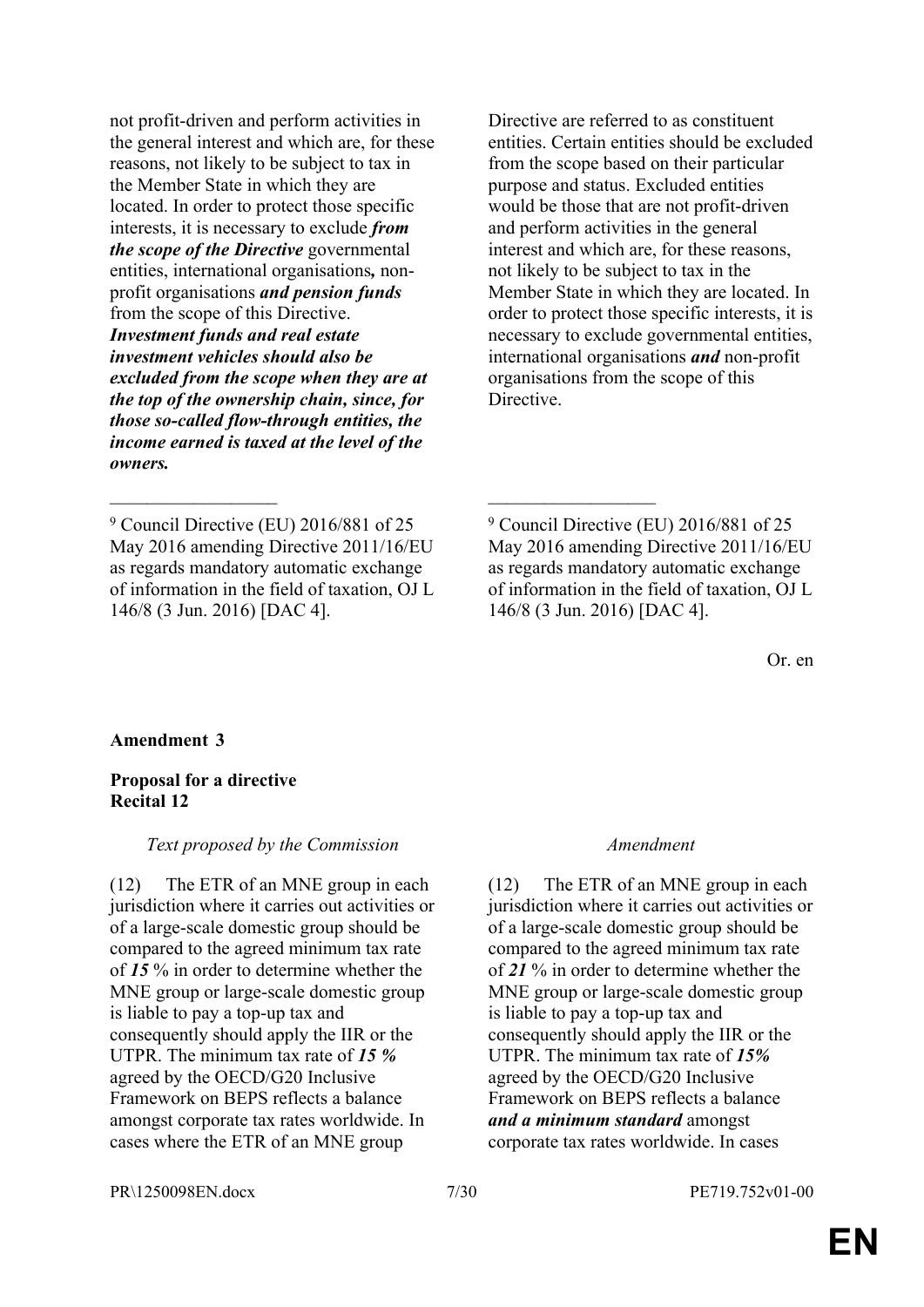falls below the minimum tax rate in a given jurisdiction, the top-up tax should be allocated to the entities in the MNE group that are liable to pay the tax in accordance with the application of the IIR and the UTPR, in order to comply with the globally agreed minimum effective rate of *15 %*. In cases where the ETR of a largescale domestic group falls below the minimum tax rate, the UPE at the top of the large-scale domestic group should apply the IIR in respect of its low-taxed constituent entities, in order to ensure that such group is liable to pay tax at an effective minimum rate *of 15 %*.

where the ETR of an MNE group falls below the minimum tax rate in a given jurisdiction, the top-up tax should be allocated to the entities in the MNE group that are liable to pay the tax in accordance with the application of the IIR and the UTPR, in order to comply with the globally agreed minimum effective rate of *15 % or the minimum effective rate of 21% agreed at Union level*. In cases where the ETR of a large-scale domestic group falls below the minimum tax rate, the UPE at the top of the large-scale domestic group should apply the IIR in respect of its lowtaxed constituent entities, in order to ensure that such group is liable to pay tax at an effective minimum rate *as defined by the relevant jurisdiction*.

Or. en

#### **Amendment 4**

#### **Proposal for a directive Recital 13**

#### *Text proposed by the Commission Amendment*

(13) In order to allow Member States to benefit from the top-up tax revenues collected on their low-taxed constituent entities located in their territory, Member States should *be able to elect* to apply a domestic top-up tax system. Constituent entities of an MNE group that are located in a Member State which has elected to implement rules equivalent to the IIR and the UTPR in their own domestic tax system should pay the top-up tax to this Member State. While leaving Member States some flexibility in the technical implementation of the domestic top-up tax system, such system should ensure the minimum effective taxation of the qualifying income or loss of the constituent entities in the same, or in an equivalent manner, to the

(13) In order to allow Member States to benefit from the top-up tax revenues collected on their low-taxed constituent entities located in their territory, Member States should *have the option* to apply a domestic top-up tax system. Constituent entities of an MNE group that are located in a Member State which has elected to implement rules equivalent to the IIR and the UTPR in their own domestic tax system should pay the top-up tax to this Member State. While leaving Member States some flexibility in the technical implementation of the domestic top-up tax system, such system should ensure the minimum effective taxation of the qualifying income or loss of the constituent entities in the same, or in an equivalent manner, to the IIR and UTPR of this Directive. *Given the*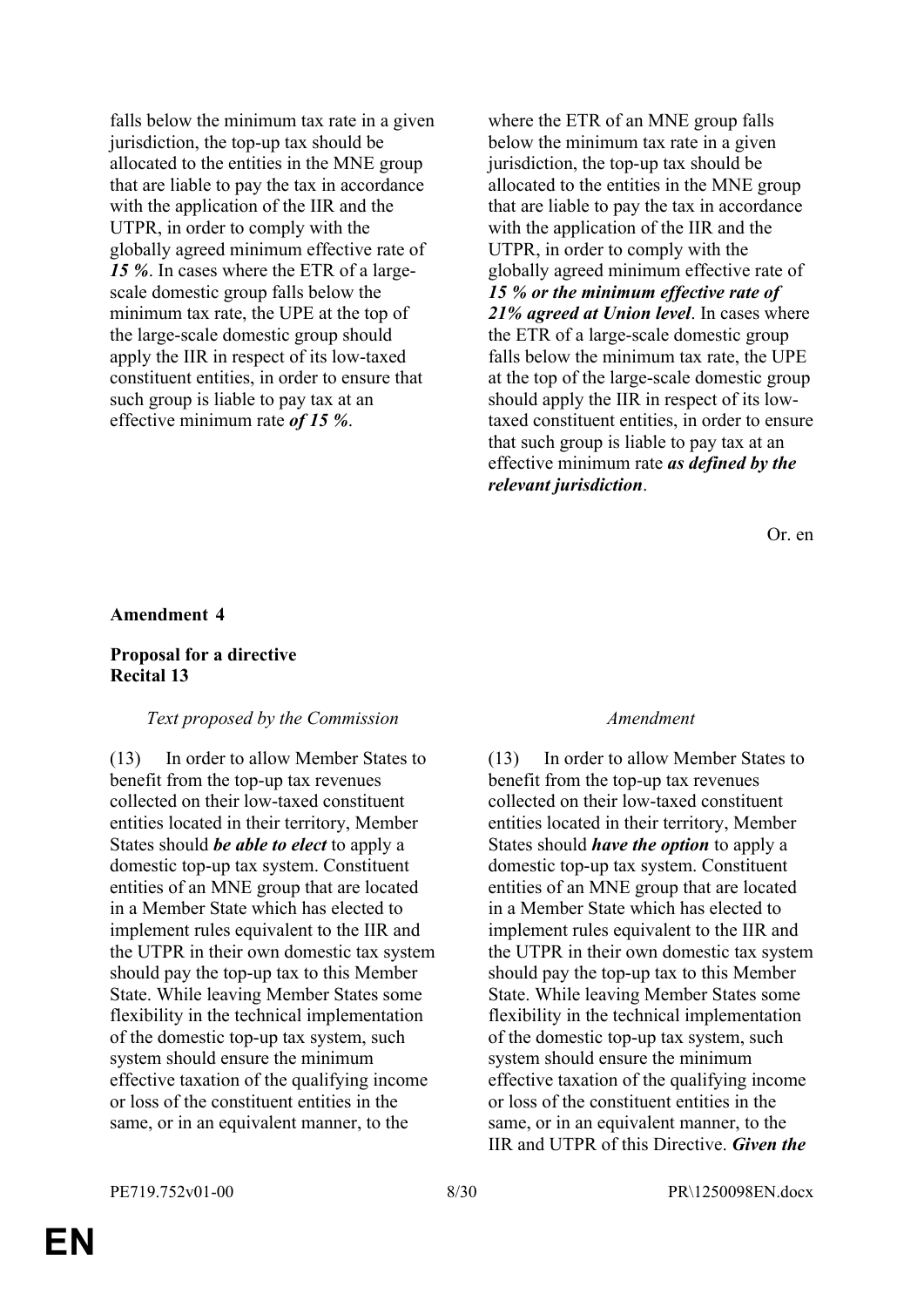IIR and UTPR of this Directive. *risks of circumvention related to the effective collection of the domestic top-up tax, the monitoring of measures that aim to compensate for the potential increase in corporate income tax should be ensured via an update of the Notice on the application of the State aid rules to measures relating to direct business taxation as well as via the Code of Conduct Group on Business Taxation. The Commission should provide assistance in that regard.*

Or. en

#### **Amendment 5**

### **Proposal for a directive Recital 14**

#### *Text proposed by the Commission Amendment*

(14) To ensure a proportionate approach, this exercise should take into consideration certain specific situations in which BEPS risks are reduced. Therefore, the Directive should include a substance carve-out based on the costs associated with employees and the value of tangible assets in a given jurisdiction. This would allow to address, to a certain extent, situations where an MNE group or a large-scale domestic group carries out economic activities which require material presence in a low-taxed jurisdiction as in such case BEPS practices would be unlikely to flourish. The specific case of MNE groups that are at the first stages of their international activity should also be considered in order not to discourage the development of crossborder activities for MNE groups that benefit from low taxation in their domestic jurisdiction where they are predominantly operating. Thus, the low-taxed domestic activities of such groups should be excluded from the application of the rules for a transitional period of *five* years, and

(14) To ensure a proportionate approach, this exercise should take into consideration certain specific situations in which BEPS risks are reduced. Therefore, the Directive should include a substance carve-out based on the costs associated with employees and the value of tangible assets in a given jurisdiction. This would allow to address, to a certain extent, situations where an MNE group or a large-scale domestic group carries out economic activities which require material presence in a low-taxed jurisdiction as in such case BEPS practices would be unlikely to flourish. The specific case of MNE groups that are at the first stages of their international activity should also be considered in order not to discourage the development of crossborder activities for MNE groups that benefit from low taxation in their domestic jurisdiction where they are predominantly operating. Thus, the low-taxed domestic activities of such groups should be excluded from the application of the rules for a transitional period of *three* years, and

PR\1250098EN.docx 9/30 PE719.752v01-00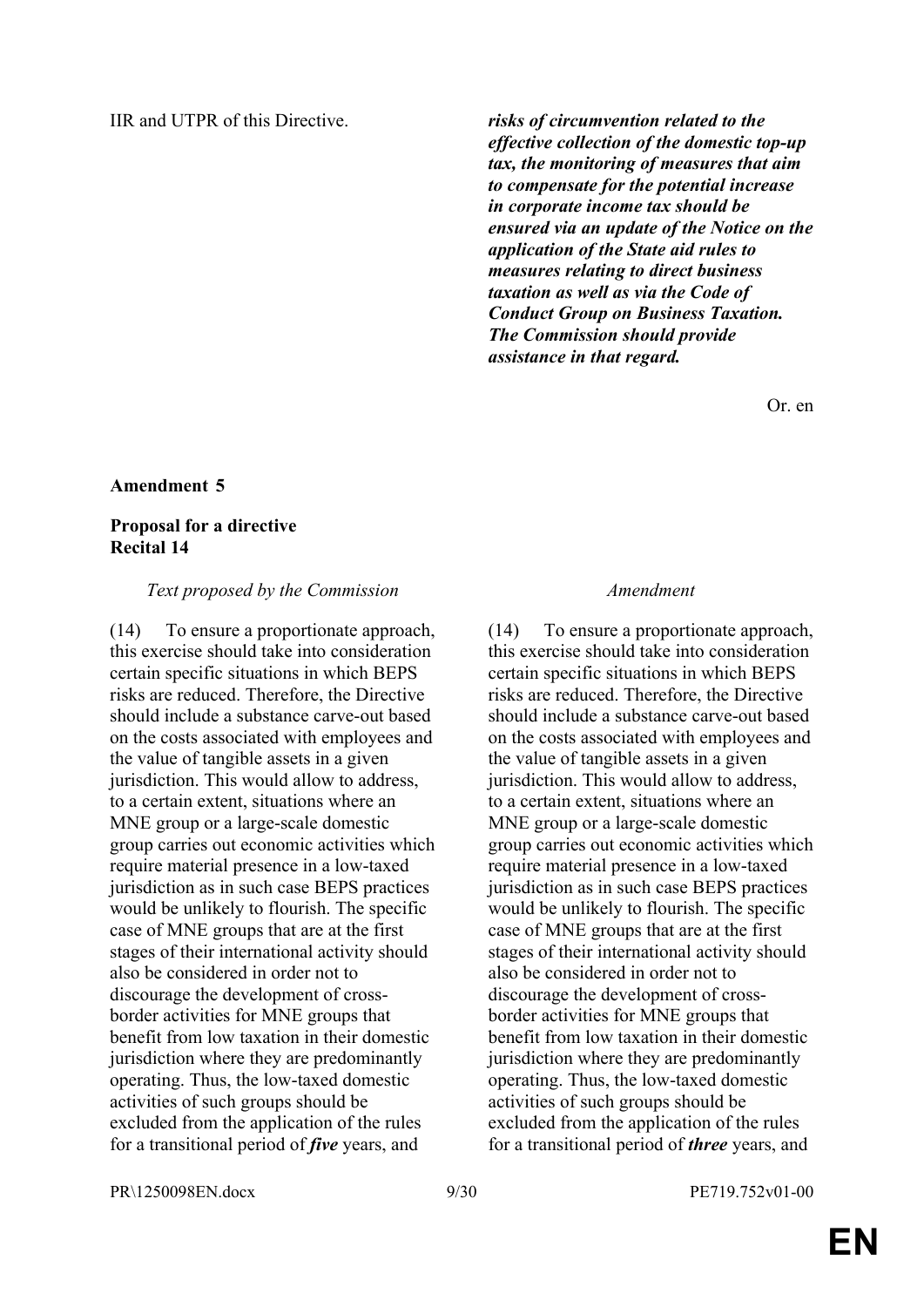provided that the MNE group does not have constituent entities in more than *six* other jurisdictions. In order to ensure equal treatment for large-scale domestic groups, the income from the activities of such groups should also be excluded for a transitional period of *five* years.

provided that the MNE group does not have constituent entities in more than *two* other jurisdictions. In order to ensure equal treatment for large-scale domestic groups, the income from the activities of such groups should also be excluded for a transitional period of *three* years.

Or. en

#### **Amendment 6**

#### **Proposal for a directive Recital 15**

*Text proposed by the Commission Amendment*

*(15) Due to its highly volatile nature and the long economic cycle of this industry, the shipping sector is traditionally subject to alternative or supplementary taxation regimes in Member States. To avoid undermining that policy rationale and allow Member States to continue applying a specific tax treatment to the shipping sector in line with international practice and State aid rules, shipping income should be excluded from the system.*

*deleted*

Or. en

**Amendment 7**

**Proposal for a directive Recital 16 a (new)**

*Text proposed by the Commission Amendment*

*(16a) The application of this Directive to MNE Groups and large scale domestic groups that fall within its scope could give rise to distortions resulting from the existence of distribution tax systems, and require a transitional period of two years*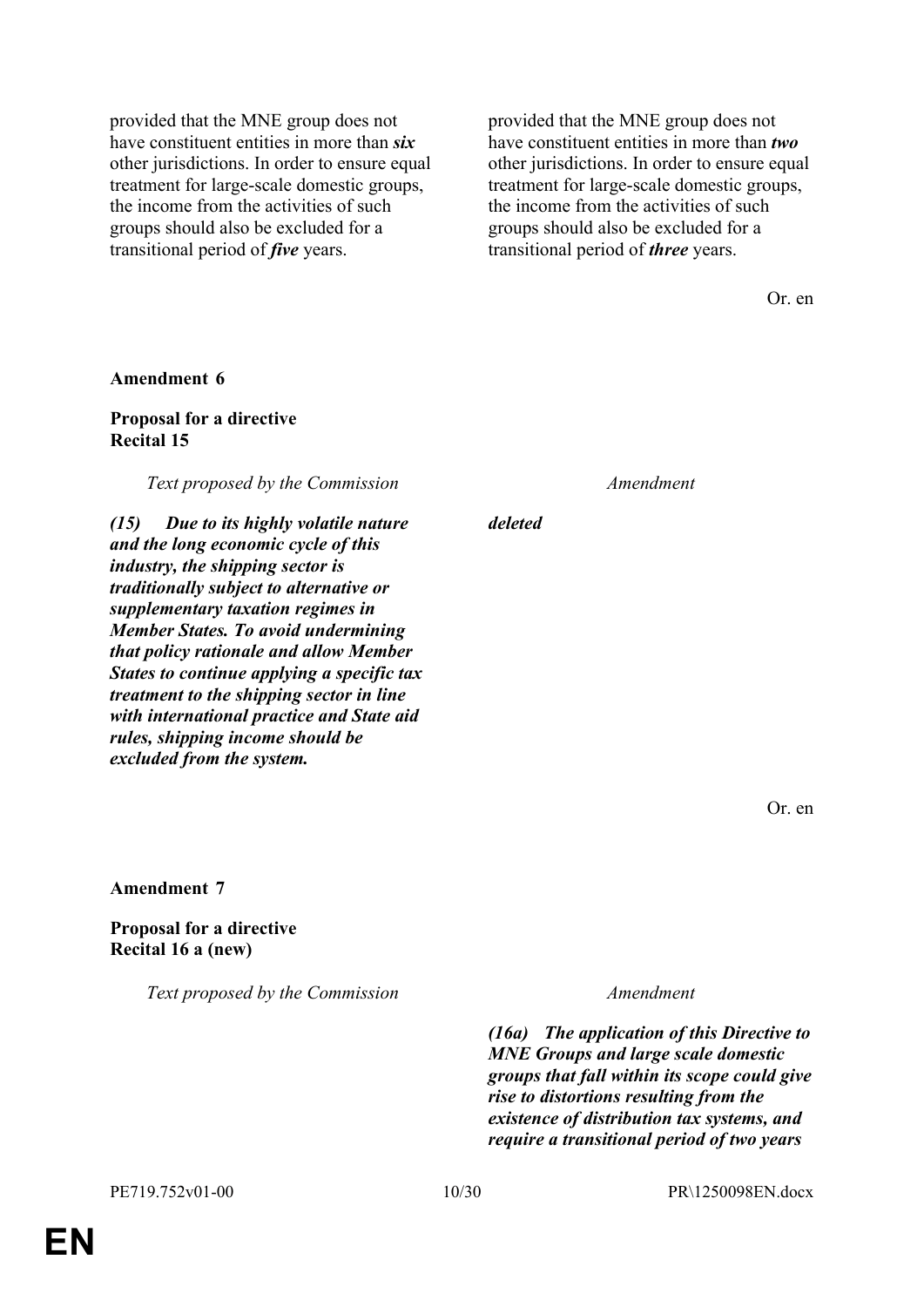*before the minimum tax rate is applied to profit falling under such systems. The impact of the transitional period should be reassessed five years after the entry into force of this Directive.*

Or. en

### **Amendment 8**

# **Proposal for a directive Recital 17**

*Text proposed by the Commission Amendment*

*(17) The application of the rules of this Directive to MNE groups and large-scale domestic groups that fall within its scope for the first time could give rise to distortions resulting from the existence of tax attributes, including losses from prior fiscal years, or from timing differences, and require transitional rules to eliminate such distortions. A gradual decrease of the rates for the payroll and the tangible assets carve-outs over ten years should also apply to allow a smooth transition to the new tax system.*

### **Amendment 9**

# **Proposal for a directive Recital 18**

### *Text proposed by the Commission Amendment*

(18) For an efficient application of the system, it is crucial that procedures are coordinated at a group level. It will be necessary to operate a system ensuring the unobstructed flow of information within the MNE group and towards tax administrations where constituent entities

*deleted*

(18) For an efficient application of the system, it is crucial that procedures are coordinated at a group level. It will be necessary to operate a system ensuring the unobstructed flow of information within the MNE group and towards tax administrations where constituent entities

PR\1250098EN.docx 11/30 PE719.752v01-00

Or. en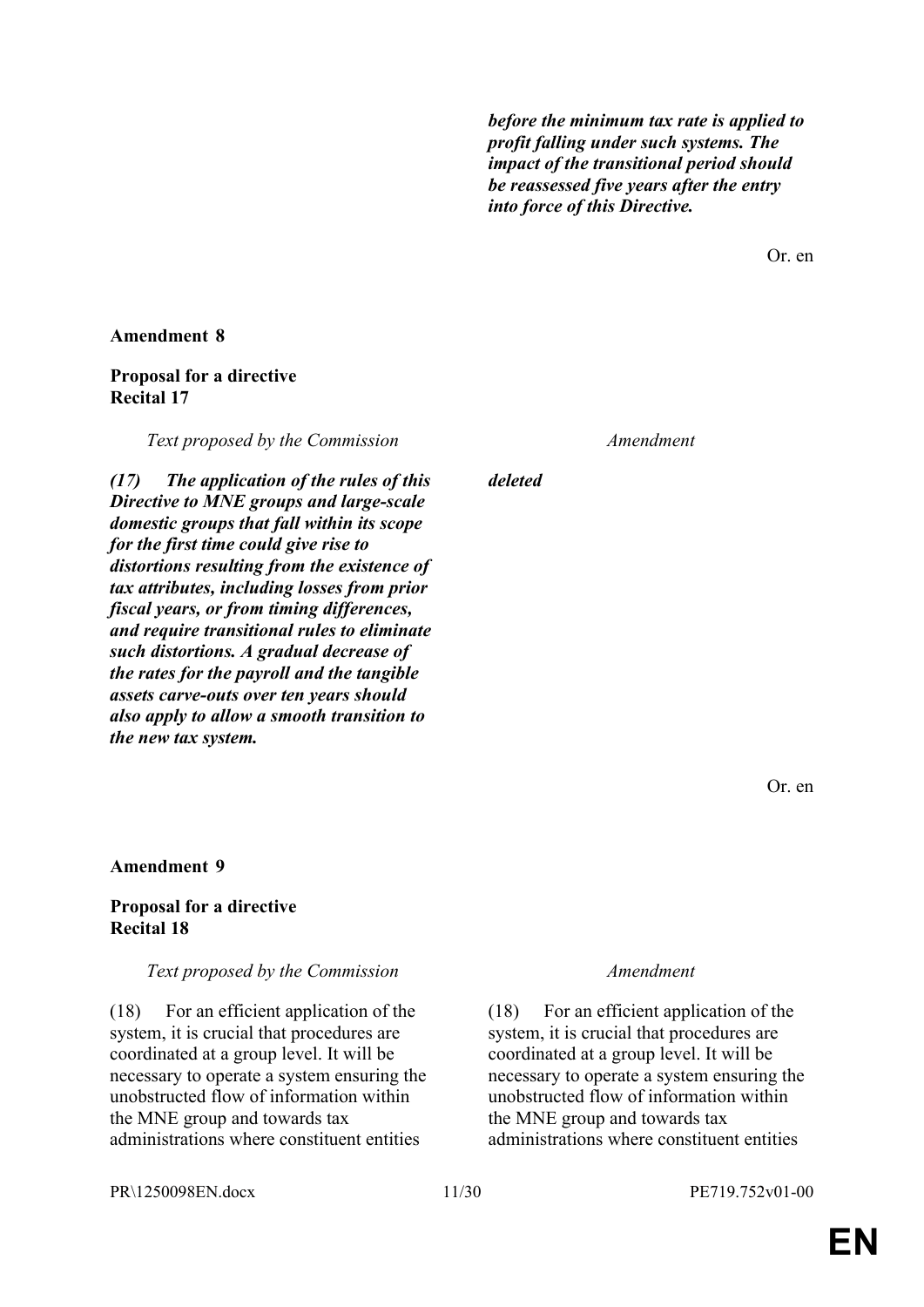are located. The primary responsibility of filing the information return should lie on the constituent entity itself. A waiver of such responsibility should however apply where the MNE group has designated another entity to file and share the information return. It could be either a local entity or an entity from another jurisdiction that has a competent authority agreement in place with the Member State of the constituent entity. In the first twelvemonths after its entry into force, the Commission should review this Directive in line with the agreement reached by the Inclusive Framework on filing requirements under the GloBE implementation framework. Considering the compliance adjustments that this system requires, groups that fall within the scope of this Directive for the first time should be granted a period of 18 months to comply with the information requirements.

are located. The primary responsibility of filing the information return should lie on the constituent entity itself. A waiver of such responsibility should however apply where the MNE group has designated another entity to file and share the information return. It could be either a local entity or an entity from another jurisdiction that has a competent authority agreement in place with the Member State of the constituent entity. In the first twelvemonths after its entry into force, the Commission should review this Directive*, via relevant delegated acts,* in line with the agreement reached by the Inclusive Framework on filing requirements under the GloBE implementation framework. Considering the compliance adjustments that this system requires, groups that fall within the scope of this Directive for the first time should be granted a period of 18 months to comply with the information requirements.

Or. en

#### **Amendment 10**

### **Proposal for a directive Recital 19**

#### *Text proposed by the Commission Amendment*

(19) Considering the benefits of transparency in the field of tax, it is encouraging that a significant amount of information will be filed with the tax authorities in all the participating jurisdictions. MNE groups within the scope of this Directive should be obliged to provide comprehensive and detailed information on their profits and effective tax rate in every jurisdiction where they have constituent entities. Such extensive reporting could be expected to increase transparency.

(19) Considering the benefits of transparency in the field of tax, it is encouraging that a significant amount of information will be filed with the tax authorities in all the participating jurisdictions. MNE groups within the scope of this Directive should be obliged to provide comprehensive and detailed information on their profits and effective tax rate in every jurisdiction where they have constituent entities. Such extensive reporting could be expected to increase transparency. *More transparency in financial disclosure results in benefits for*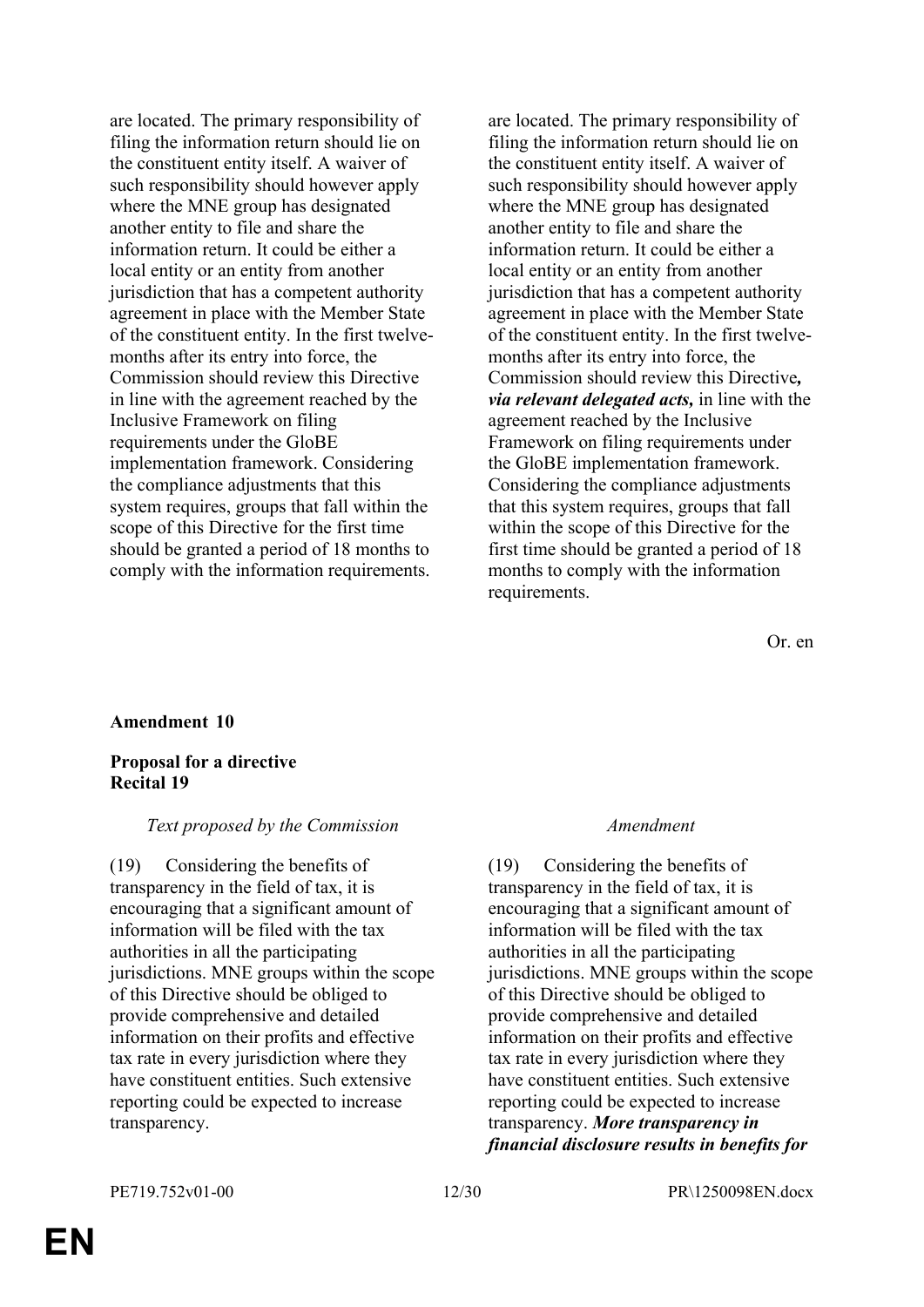*tax administration and more tax certainty for taxpayers. In that context, Council Directive 2011/16/EU1a will play a role in facilitating the implementation of this Directive and the future revision of Directive 2011/16/EU will be subject to an impact assessment to be carried out before 31 December 2022.*

*1a Council Directive 2011/16/EU of 15 February 2011 on administrative cooperation in the field of taxation and repealing Directive 77/799/EEC (OJ L 64, 11.3.2011, p. 1).*

*\_\_\_\_\_\_\_\_\_\_\_*

Or. en

#### **Amendment 11**

### **Proposal for a directive Recital 20**

*Text proposed by the Commission Amendment*

(20) The effectiveness and fairness of the global minimum tax reform heavily relies on its worldwide implementation. It will thus be vital that all major trading partners of the Union apply either a qualified IIR or an equivalent set of rules on minimum taxation. In this context, and in support of legal certainty and efficiency of the global minimum tax rules, it is important to further delineate the conditions under which the rules implemented in a third country jurisdiction which will not transpose the rules of the global agreement can be granted equivalence to a qualified IIR. To this end, this Directive should provide for *an* assessment, by the Commission, of the equivalence criteria based on certain parameters together with a listing of third country jurisdictions that meet the equivalence criteria. This list would be modified, through a delegated act,

(20) The effectiveness and fairness of the global minimum tax reform heavily relies on its worldwide implementation. It will thus be vital that all major trading partners of the Union apply either a qualified IIR or an equivalent set of rules on minimum taxation. In this context, and in support of legal certainty and efficiency of the global minimum tax rules, it is important to further delineate the conditions under which the rules implemented in a third country jurisdiction which will not transpose the rules of the global agreement can be granted equivalence to a qualified IIR. To this end, this Directive should provide for *a first* assessment, by the Commission, of the equivalence criteria based on certain parameters together with a listing of third country jurisdictions that meet the equivalence criteria *by the end of 2023*. This list would be modified, through a

PR\1250098EN.docx 13/30 PE719.752v01-00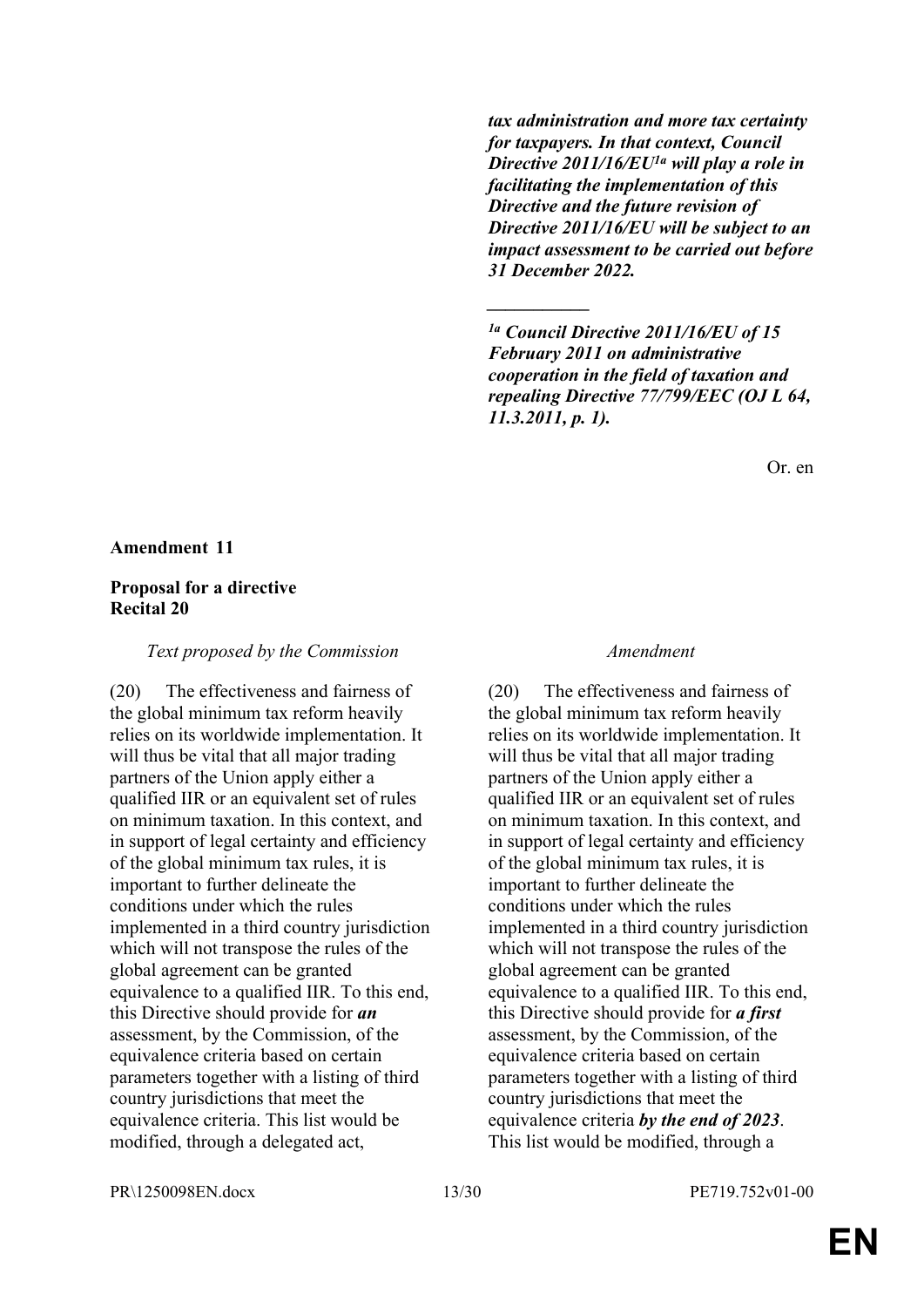following any subsequent assessment of the legal framework implemented by a third country jurisdiction in its domestic law.

delegated act, following any subsequent assessment of the legal framework implemented by a third country jurisdiction in its domestic law.

Or. en

#### **Amendment 12**

#### **Proposal for a directive Recital 21 a (new)**

*Text proposed by the Commission Amendment*

*(21a) The GloBE Model Rules are likely to be modified, , in particular the rules relating to safe harbours that aim to simplify filing requirements for constituent entities, for which this Directive should ensure the adequate safeguard for control. Therefore, the power to adopt acts in accordance with Article 290 of the Treaty on the Functioning of the European Union should be delegated to the Commission to ensure this Directive remains aligned with the international commitments of Member States. .*

Or. en

#### **Amendment 13**

# **Proposal for a directive Recital 23 a (new)**

*Text proposed by the Commission Amendment*

*(23a) A review clause is introduced in this Directive in order to assess and reconsider certain exemptions and derogations, in particular regarding distribution tax systems and substancebased income exclusion, the relevance of the threshold for MNE Group and large-*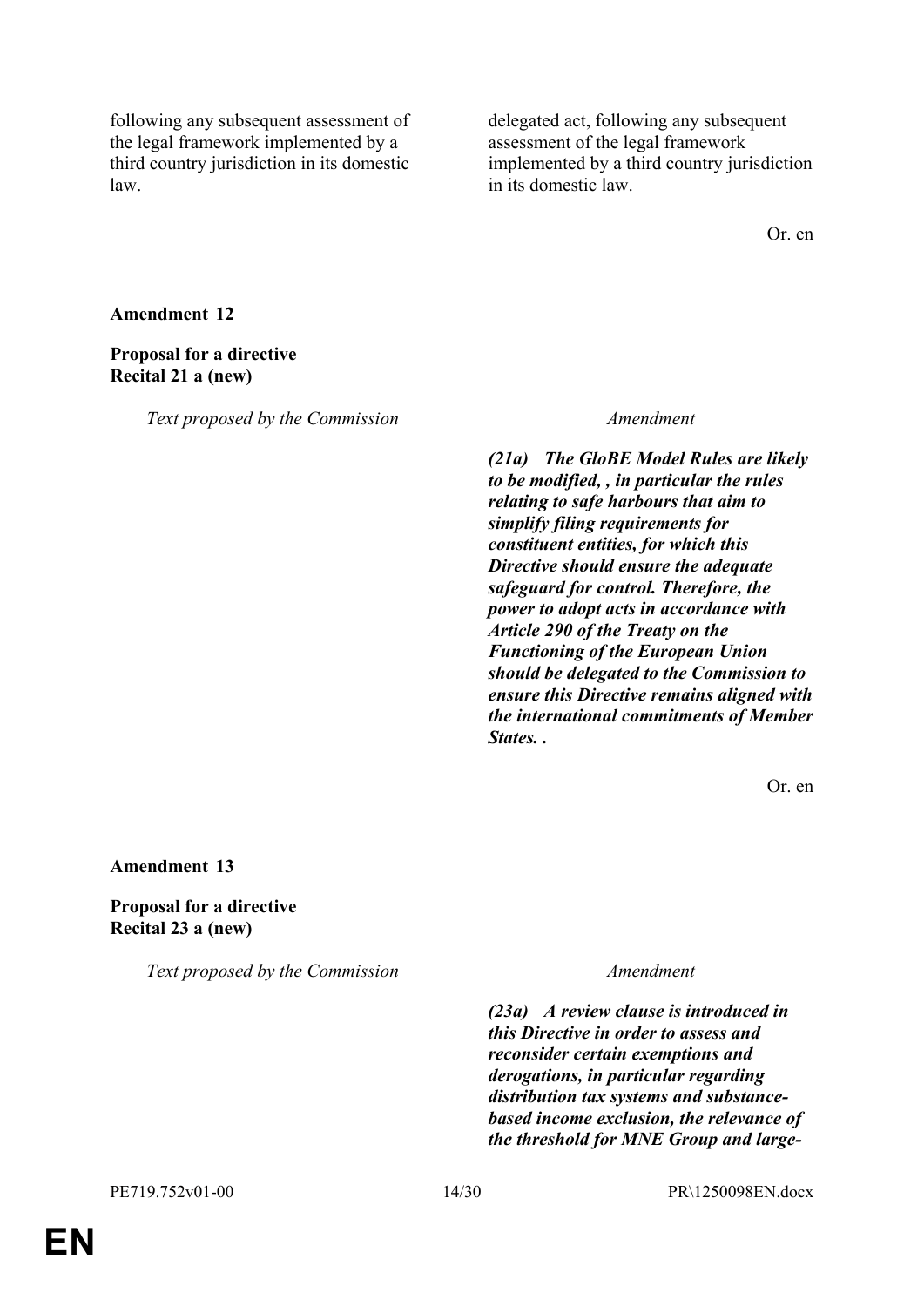*scale domestic firms in scope and the impact on tax revenues on developing countries. A review clause would be an opportunity to integrate further modification of the GloBE Model rules into EU law if necessary.*

Or. en

#### **Amendment 14**

### **Proposal for a directive Article 2 – paragraph 1**

#### *Text proposed by the Commission Amendment*

1. This Directive shall apply to constituent entities located in the Union that are members of an MNE group or a large-scale domestic group which has an annual revenue of EUR 750 000 000 or more in its consolidated financial statements in at least two of the last four consecutive fiscal years.

1. This Directive shall apply to constituent entities located in the Union that are members of an MNE group or a large-scale domestic group which has an annual revenue of EUR 750 000 000 or more in its consolidated financial statements in at least two of the last four consecutive fiscal years. *Member States may also apply this Directive to MNE groups whose ultimate parent entity is tax resident in the Member State concerned or to large-scale domestic groups which have annual revenues above a nationally defined lower threshold.*

Or. en

#### **Amendment 15**

**Proposal for a directive Article 3 – paragraph 1 – point 12**

*Text proposed by the Commission Amendment*

(12) 'minimum tax rate' means *fifteen* percent (*15* %);

(12) 'minimum tax rate' means *twentyone* percent (*21* %);

Or. en

PR\1250098EN.docx 15/30 PE719.752v01-00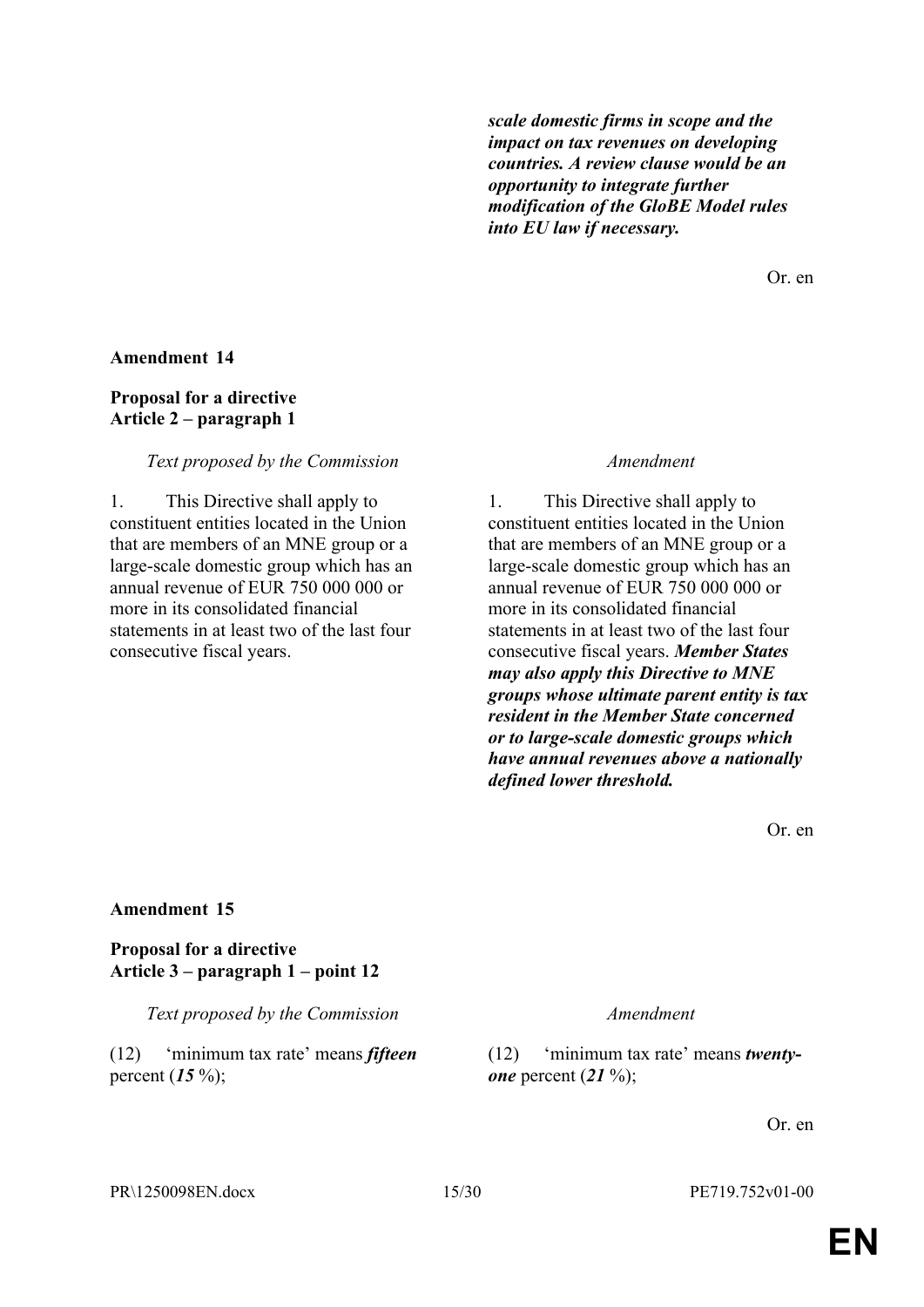### **Amendment 16**

# **Proposal for a directive Article 3 – paragraph 1 – point 32 – point a**

### *Text proposed by the Commission Amendment*

(a) a refundable tax credit designed in such a way that it is payable as a cash payment or a cash equivalent to a constituent entity within *four* years from the date when the constituent entity is entitled to receive the refundable tax credit under the laws of the jurisdiction granting the credit; or

(a) a refundable tax credit designed in such a way that it is payable as a cash payment or a cash equivalent to a constituent entity within *two* years from the date when the constituent entity is entitled to receive the refundable tax credit under the laws of the jurisdiction granting the credit; or

Or. en

**Amendment 17**

# **Proposal for a directive Article 3 – paragraph 1 – point 32 – point b**

### *Text proposed by the Commission Amendment*

(b) if the tax credit is refundable in part, the portion of the refundable tax credit that is payable as a cash payment or a cash equivalent to a constituent entity within *four* years from the date when the constituent entity is entitled to receive the partial refundable tax credit;

(b) if the tax credit is refundable in part, the portion of the refundable tax credit that is payable as a cash payment or a cash equivalent to a constituent entity within *two* years from the date when the constituent entity is entitled to receive the partial refundable tax credit;

Or. en

#### **Amendment 18**

**Proposal for a directive Article 4 – paragraph 1 – introductory part**

*Text proposed by the Commission Amendment*

A constituent entity other than a flowthrough entity shall be deemed to be

A constituent entity other than a flowthrough entity shall be deemed to be

PE719.752v01-00 16/30 PR\1250098EN.docx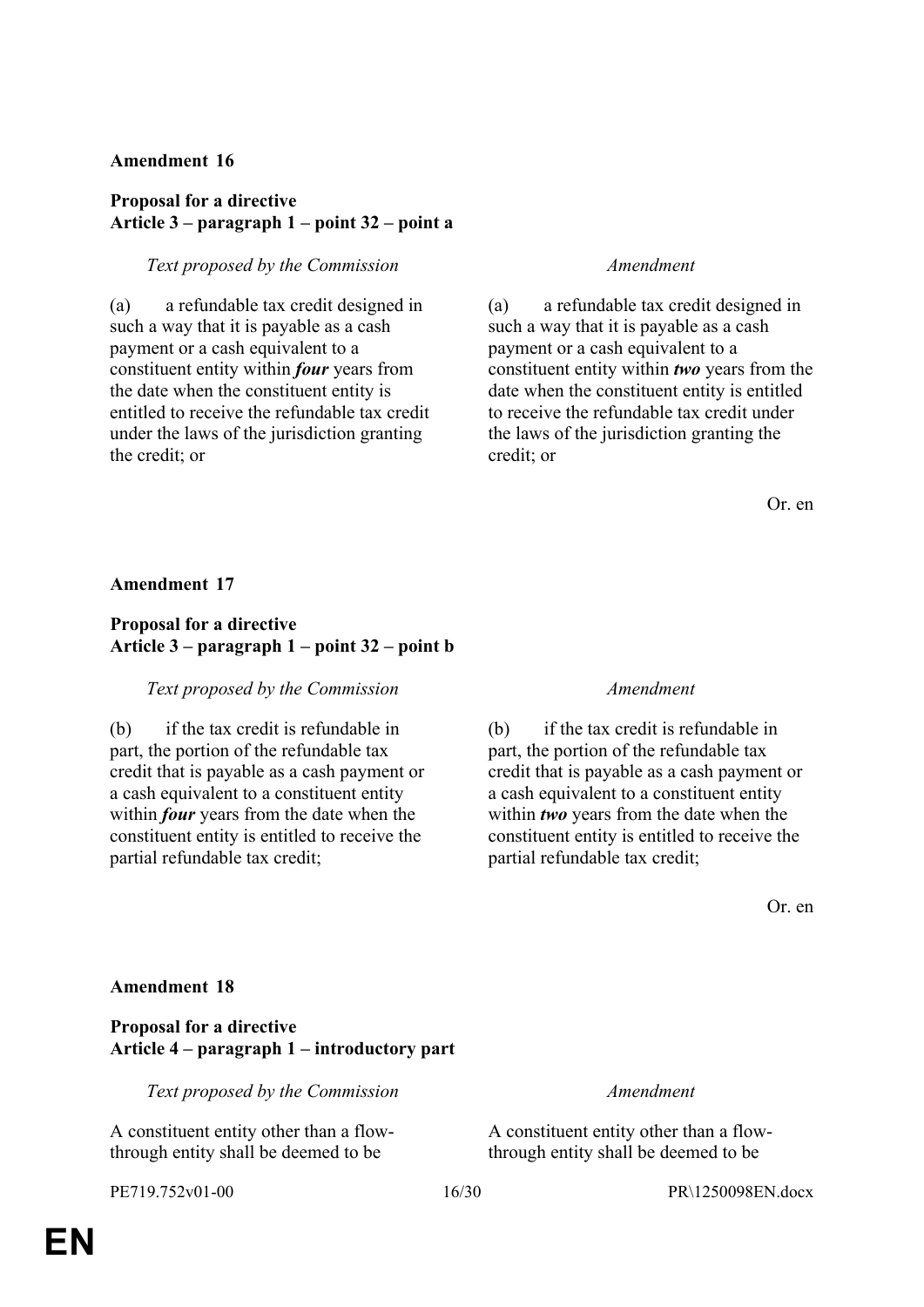located in the jurisdiction where it is considered as resident for tax purposes based on its place of management, place of creation or similar criteria.

located in the jurisdiction where it is considered as resident for tax purposes based on its place of *effective* management*, namely the place where key management and commercial decisions that are necessary for the conduct of business are taken*, place of creation or similar criteria.

Or. en

**Amendment 19**

**Proposal for a directive Article 4 a (new)**

*Text proposed by the Commission Amendment*

*Article 4a*

*Anti-avoidance rules*

*1. For the purposes of calculating the top-up tax to be levied under this Directive, a Member State shall disregard an arrangement or a series of arrangements which, having been put in place for the essential purpose of obtaining a tax advantage that defeats the object or purpose of this Directive, are not genuine, having regard to all relevant facts and circumstances. An arrangement may comprise more than one step or part.*

*2. For the purposes of paragraph 1, an arrangement or a series or arrangements, shall be regarded as nongenuine where they are not put in place for valid commercial reasons that reflect economic reality.*

Or. en

**Amendment 20**

**Proposal for a directive Article 10 – paragraph 3**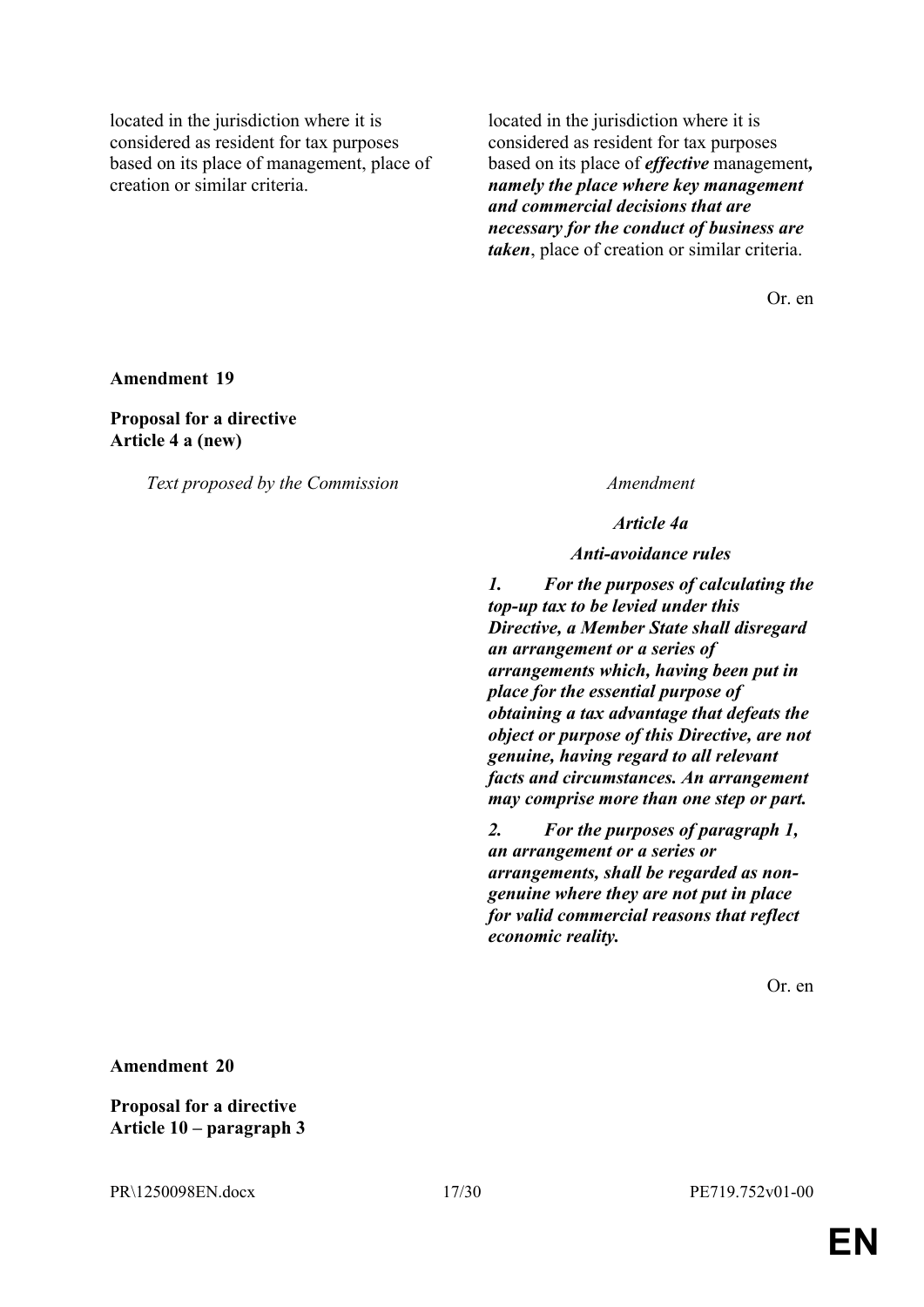# *Text proposed by the Commission Amendment*

3. Where the amount of qualified domestic top-up tax taken into consideration in the computation of the jurisdictional top-up tax in accordance with Article 26 for a fiscal year has not been fully paid within the *three* following fiscal *years*, the amount of domestic top-up tax that was not paid shall be added to the jurisdictional top-up tax computed in accordance with Article 26(3).

3. Where the amount of qualified domestic top-up tax taken into consideration in the computation of the jurisdictional top-up tax in accordance with Article 26 for a fiscal year has not been fully paid within the following fiscal *year*, the amount of domestic top-up tax that was not paid shall be added to the jurisdictional top-up tax computed in accordance with Article 26(3).

Or. en

### **Amendment 21**

**Proposal for a directive Article 13 – paragraph 8 a (new)**

*Text proposed by the Commission Amendment*

*8a. The Commission may, by means of implementing acts, further specify the meaning of the terms used in paragraphs 5 and 6.*

*Those implementing acts shall be adopted in accordance with the examination procedure referred to in Article 52a.* 

Or. en

#### **Amendment 22**

**Proposal for a directive Article 13 – paragraph 8 b (new)**

*Text proposed by the Commission Amendment*

*8b. The Commission is empowered to adopt delegated acts in accordance with Article 52 in order to modify the formula of paragraph 5, so as to accommodate for a corresponding change of the GloBE*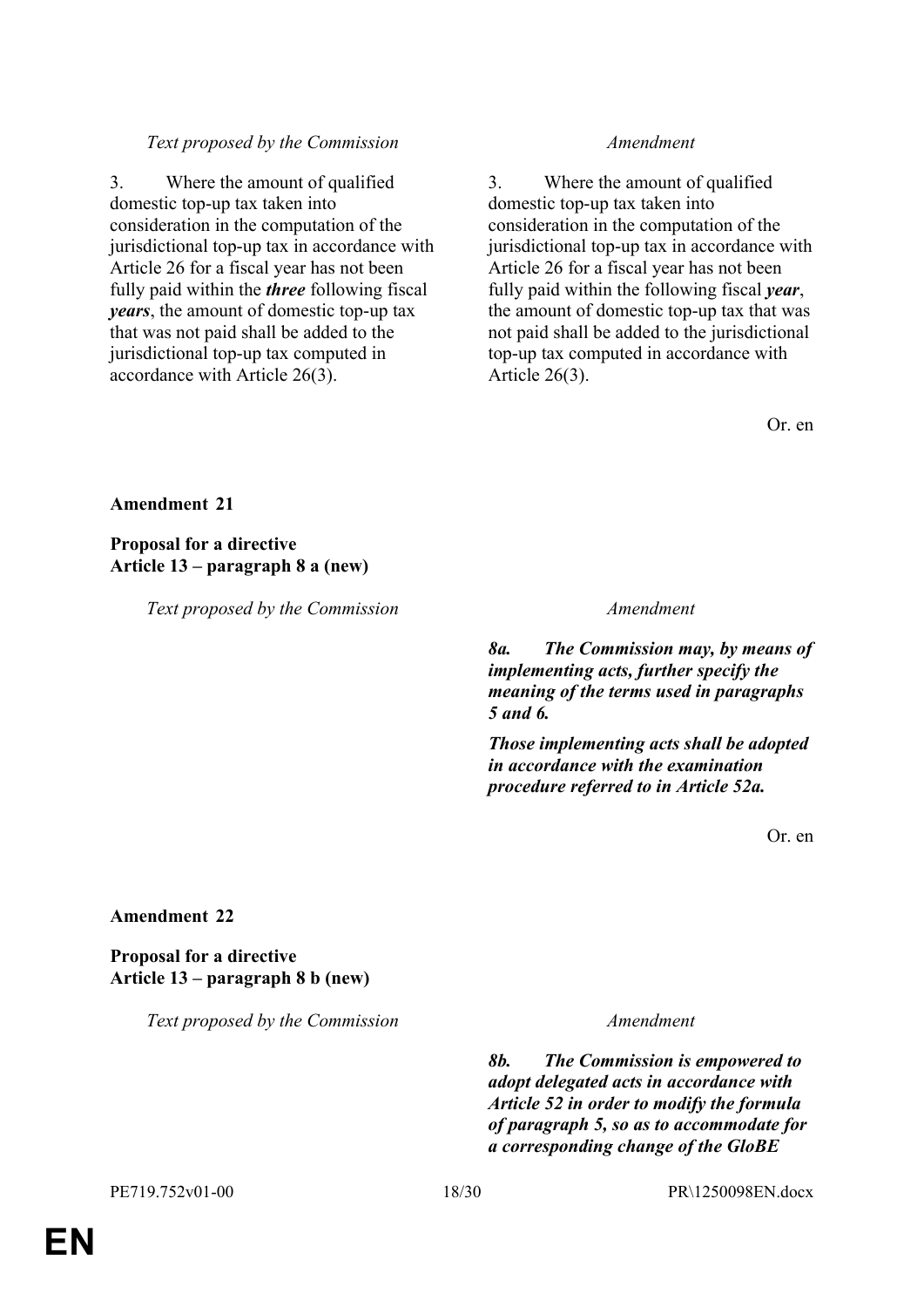*Model Rules.*

# **Amendment 23**

# **Proposal for a directive Article 16**

*Text proposed by the Commission Amendment*

*[...] deleted*

**Amendment 24**

# **Proposal for a directive Article 19 – paragraph 1 – point c**

*Text proposed by the Commission Amendment*

(c) taxes imposed in lieu of a generally applicable corporate income tax; and

(c) taxes imposed in lieu of a generally applicable corporate income tax*, understood as alternatives to corporate income tax*; and

Or. en

# **Amendment 25**

# **Proposal for a directive Article 21 – paragraph 7 – introductory part**

# *Text proposed by the Commission Amendment*

A deferred tax liability that is not paid or reversed within the *five* subsequent fiscal years shall be recaptured to the extent it was taken into account in the total deferred tax adjustment amount of a constituent entity.

A deferred tax liability that is not paid or reversed within the *three* subsequent fiscal years shall be recaptured to the extent it was taken into account in the total deferred tax adjustment amount of a constituent entity.

Or. en

Or. en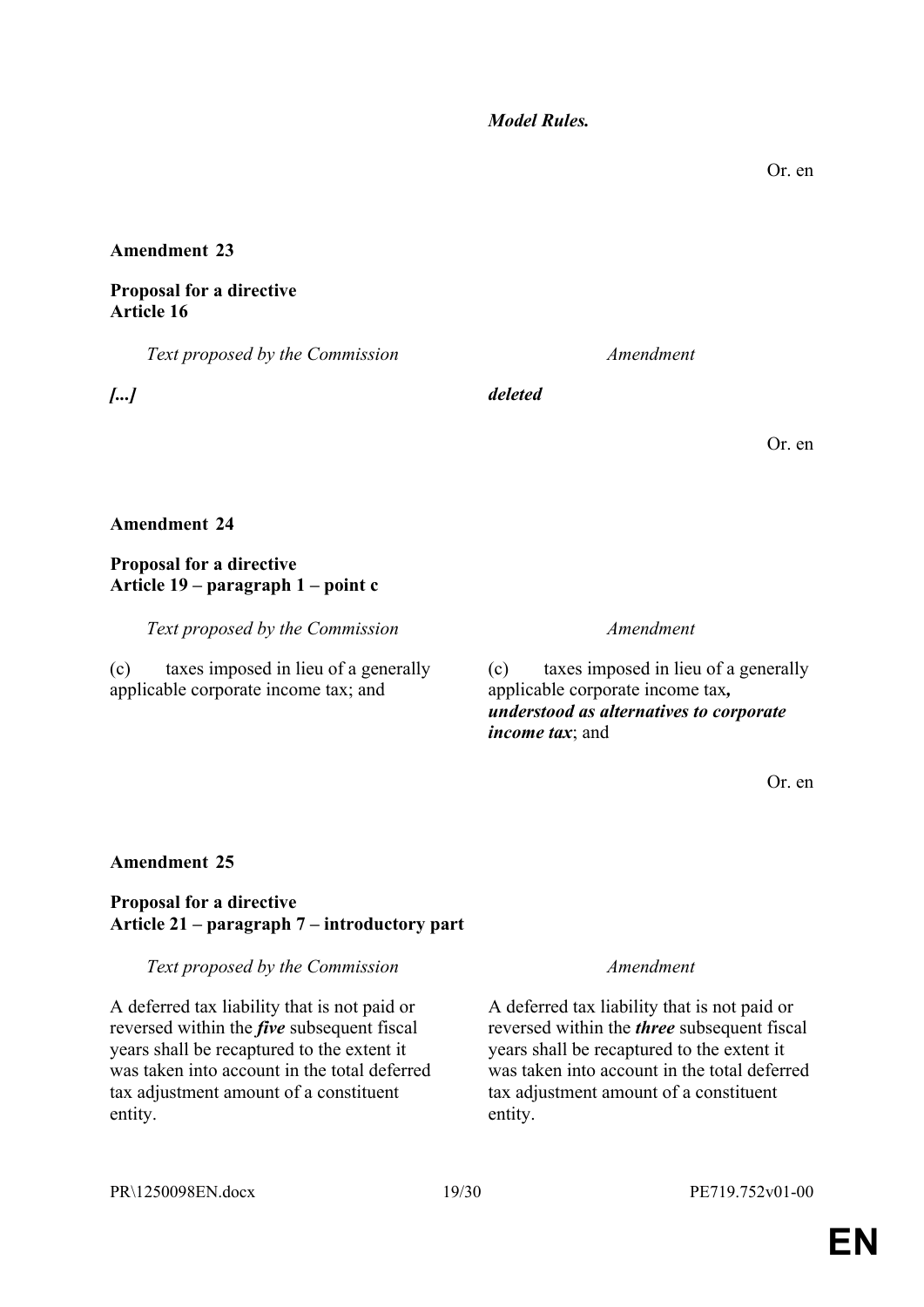### **Amendment 26**

# **Proposal for a directive Article 21 – paragraph 7 – subparagraph 2**

### *Text proposed by the Commission Amendment*

The amount of the recaptured deferred tax liability determined for the fiscal year shall be treated as a reduction to the covered tax of the *fifth* preceding fiscal year and the effective tax rate and top-up tax of such fiscal year shall be recomputed in accordance with Article 28(1).

The amount of the recaptured deferred tax liability determined for the fiscal year shall be treated as a reduction to the covered tax of the *third* preceding fiscal year and the effective tax rate and top-up tax of such fiscal year shall be recomputed in accordance with Article 28(1).

| <b>Amendment 27</b> |
|---------------------|
|---------------------|

### **Proposal for a directive Article 21 – paragraph 8 – point c**

*Text proposed by the Commission Amendment*

*(c) research and development expenses;*

*deleted*

Or. en

#### **Amendment 28**

### **Proposal for a directive Article 21 – paragraph 8 a (new)**

*Text proposed by the Commission Amendment*

*8a. The Commission is empowered to adopt delegated acts in accordance with Article 52 to amend any of the items to which an exception accrual applies under paragraph 8, especially in the light of future refinements of the GloBE Model*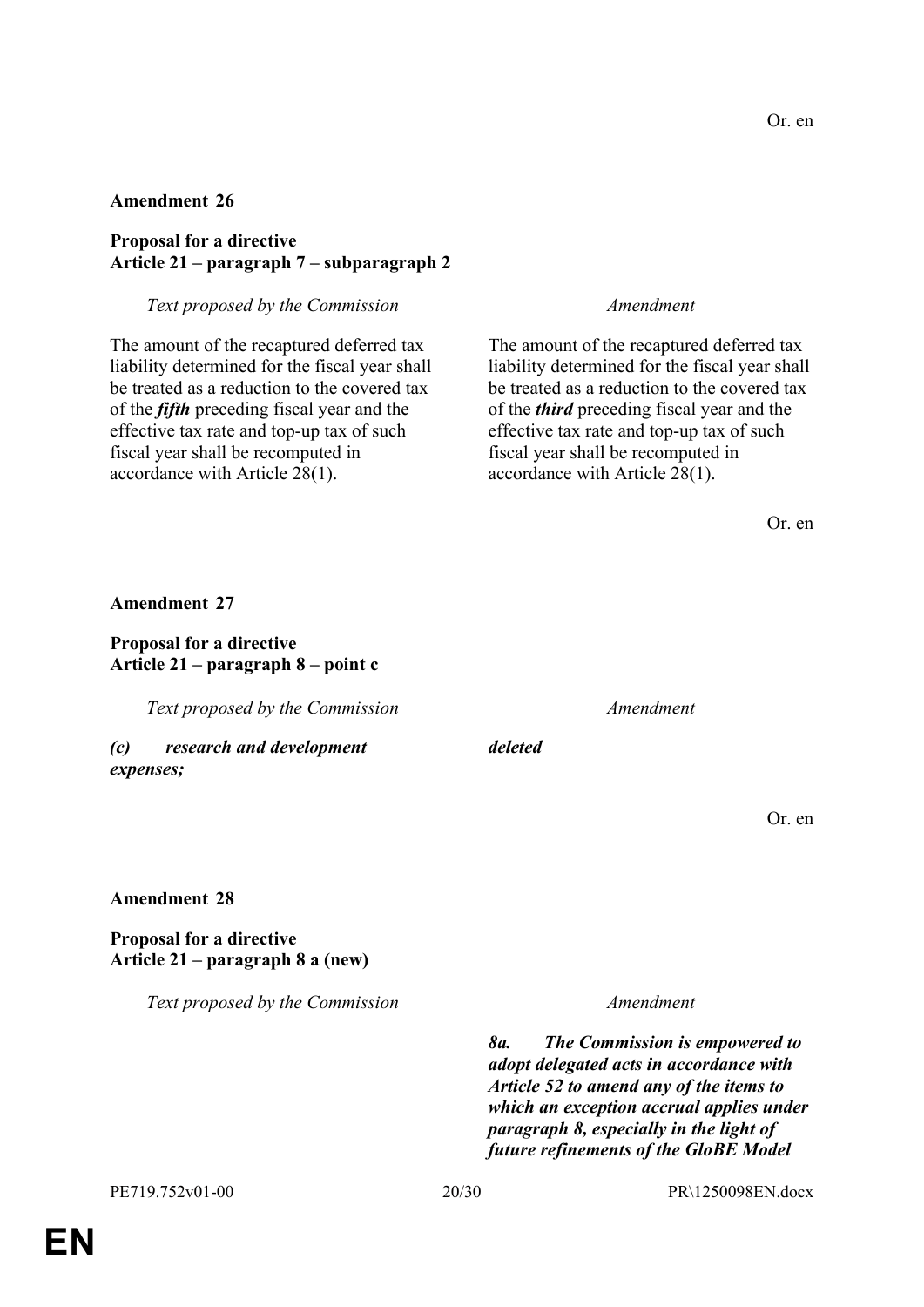# *Rules.*

## **Amendment 29**

### **Proposal for a directive Article 25 – paragraph 2 – subparagraph 2 – point a**

#### *Text proposed by the Commission Amendment*

(a) the qualifying income of the constituent entities is the sum of the qualifying income of all constituent entities located in the jurisdiction determined in accordance with Chapter III, taking into account, where applicable*, the international shipping income exclusion in accordance with Article 16*;

(a) the qualifying income of the constituent entities is the sum of the qualifying income of all constituent entities located in the jurisdiction determined in accordance with Chapter III, taking into account, where applicable;

Or. en

**Amendment 30**

**Proposal for a directive Article 27 – paragraph 9 a (new)**

*Text proposed by the Commission Amendment*

*9a. The Commission may, by means of implementing acts, further specify the meaning of the terms used in paragraph 1. Those implementing acts shall be adopted in accordance with the examination procedure referred to in Article 52a.*

Or. en

### **Amendment 31**

**Proposal for a directive Article 29 – paragraph 5 a (new)**

PR\1250098EN.docx 21/30 PE719.752v01-00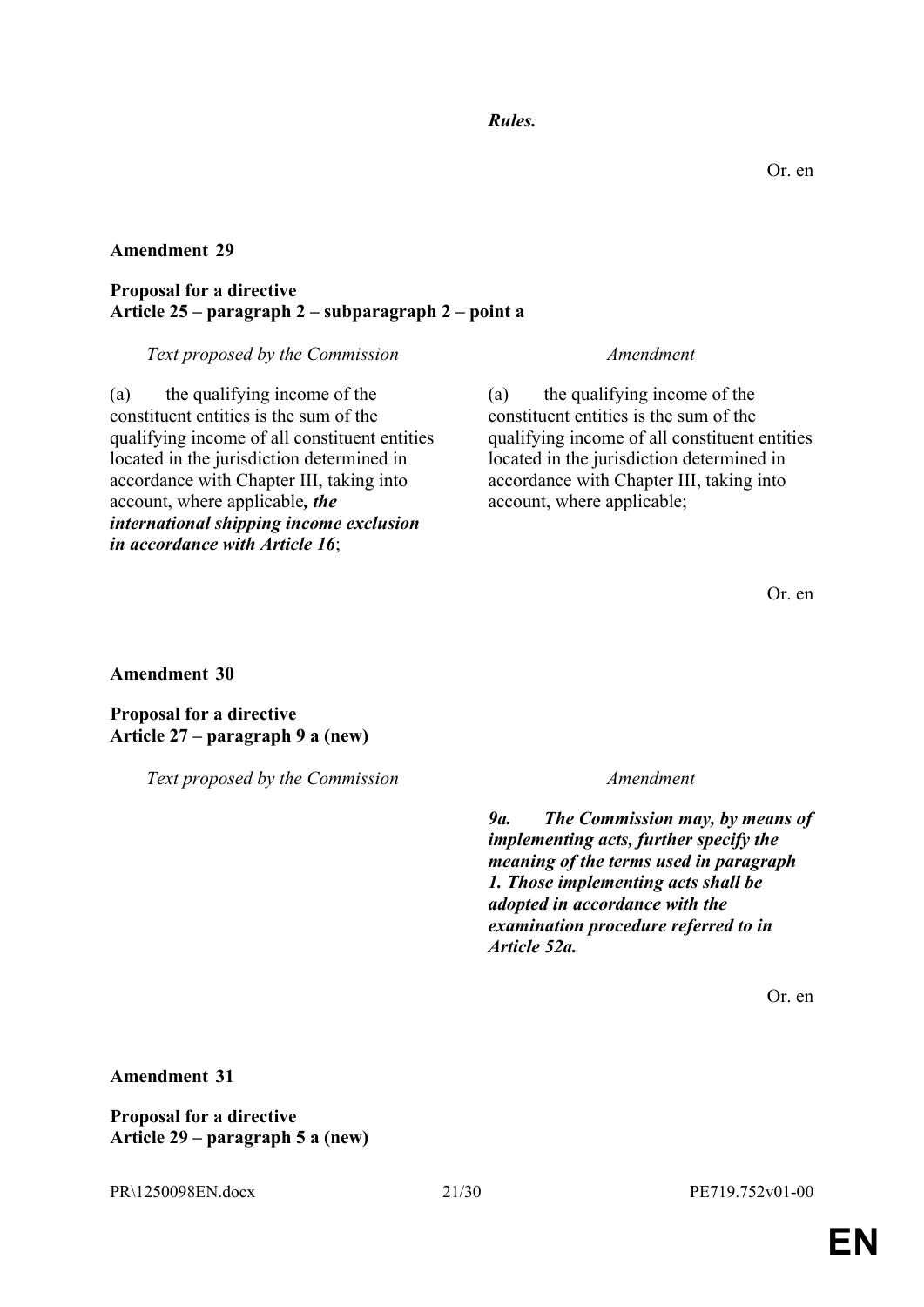*Text proposed by the Commission Amendment*

*5a. The Commission may adopt delegated acts in accordance with Article 52 in order to amend the de minimis amounts provided for in paragraph 1, especially in the light of future refinements of the GloBE Model Rules.*

Or. en

### **Amendment 32**

# **Proposal for a directive Article 38 – paragraph 5**

### *Text proposed by the Commission Amendment*

5. The outstanding balance, if any, of the deemed distribution tax recapture account at the end of the *fourth* fiscal year after such account was established, shall be treated as a reduction to the adjusted covered taxes in accordance with Article 28(1) for the fiscal year in which such account was established.

5. The outstanding balance, if any, of the deemed distribution tax recapture account at the end of the *second* fiscal year after such account was established, shall be treated as a reduction to the adjusted covered taxes in accordance with Article 28(1) for the fiscal year in which such account was established.

Or. en

### **Amendment 33**

# **Proposal for a directive Article 42 – paragraph 1 – point a**

### *Text proposed by the Commission Amendment*

(a) 'designated local entity' means the constituent entity of an MNE group that is located in a Member State and has been appointed by the other constituent entities of the MNE group located in the same Member State to file the top-up tax information return and submit the notifications in accordance with this

(a) 'designated local entity' means the constituent entity of an MNE group that is located in a Member State and has been appointed by the other constituent entities of the MNE group located in the same Member State to file the top-up tax information return and submit the notifications in accordance with this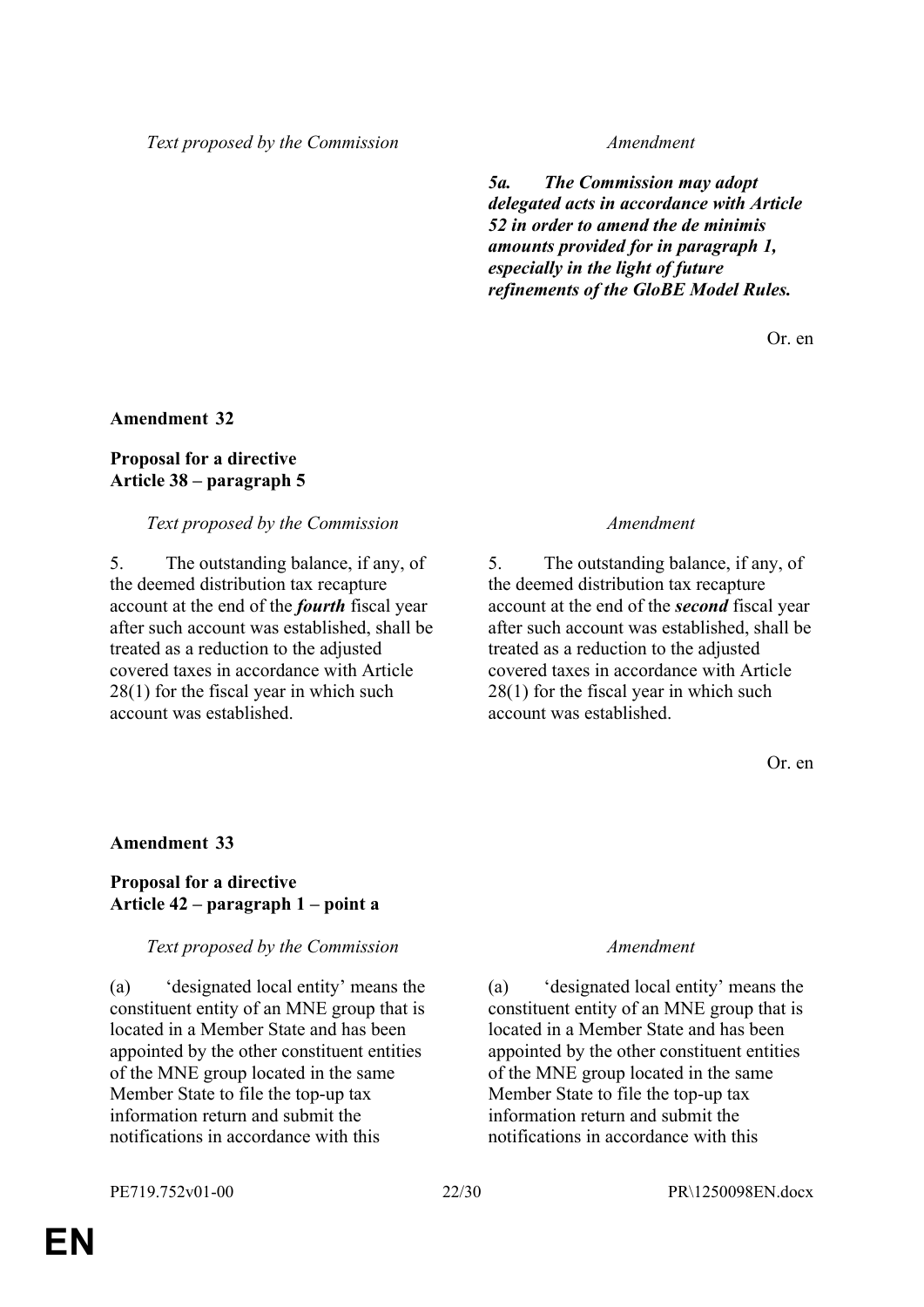Article on their behalf; Article on their behalf. *When no constituent entity has been appointed by other constituent entities of the MNE group, the designated local entity in charge of filing the top-up tax information shall be the largest entity of the MNE group located in the same Member State in terms of annual revenues for the last two consecutive years ;*

Or. en

**Amendment 34**

**Proposal for a directive Article 42 – paragraph 7 a (new)**

*Text proposed by the Commission Amendment*

*7a. The Council, acting unanimously on a proposal from the Commission and after obtaining the opinion of the European Parliament, shall adopt the measures necessary to implement the filing obligations under this Directive and ensure the necessary exchange of information.*

Or. en

**Amendment 35**

**Proposal for a directive Article 46**

*Text proposed by the Commission Amendment*

*Article 46 deleted*

*Transitional relief for the substancebased income exclusion*

*1. For the purpose of Article 27(3), the value of 5 % shall be replaced with the values set out in the following table:*

PR\1250098EN.docx 23/30 PE719.752v01-00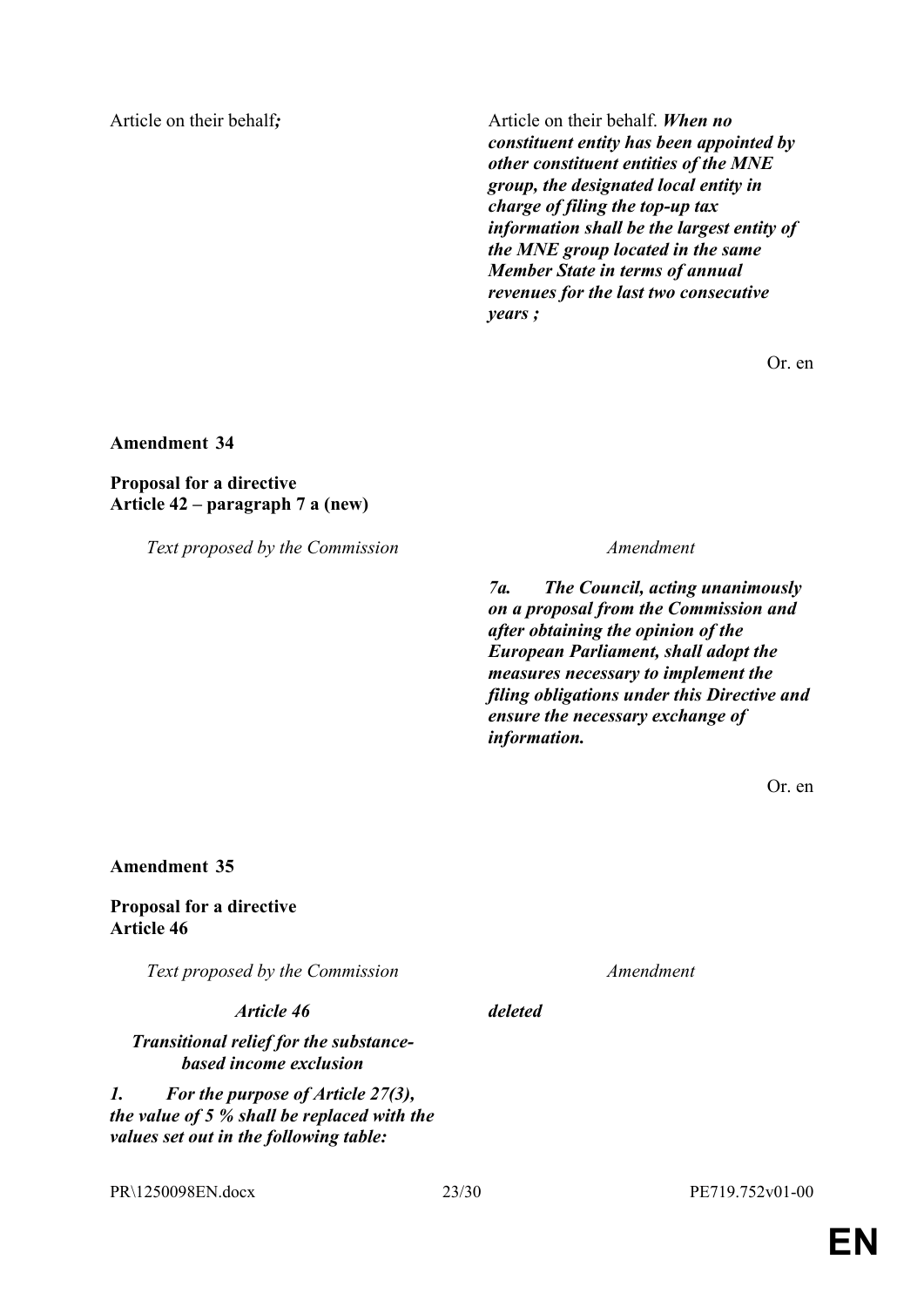# *[...]*

*2. For the purpose of applying Article 27(4), the value of 5 % shall be replaced the values set out in the following table:*

*[...]*

# **Amendment 36**

# **Proposal for a directive Article 47 – paragraph 2**

### *Text proposed by the Commission Amendment*

2. Where the ultimate parent entity of an MNE group is located in a third country jurisdiction, the top-up tax due by a constituent entity located in a Member State in accordance with Article 13(2) shall be reduced to zero in the first *five* years of the initial phase of the international activity of that MNE group notwithstanding the requirements laid down in Chapter V.

2. Where the ultimate parent entity of an MNE group is located in a third country jurisdiction, the top-up tax due by a constituent entity located in a Member State in accordance with Article 13(2) shall be reduced to zero in the first *three* years of the initial phase of the international activity of that MNE group notwithstanding the requirements laid down in Chapter V.

Or. en

Or. en

# **Amendment 37**

### **Proposal for a directive Article 47 – paragraph 3 – point a**

*Text proposed by the Commission Amendment*

(a) it has constituent entities in no more than *six* jurisdictions; and

(a) it has constituent entities in no more than *two* jurisdictions; and

Or. en

**EN**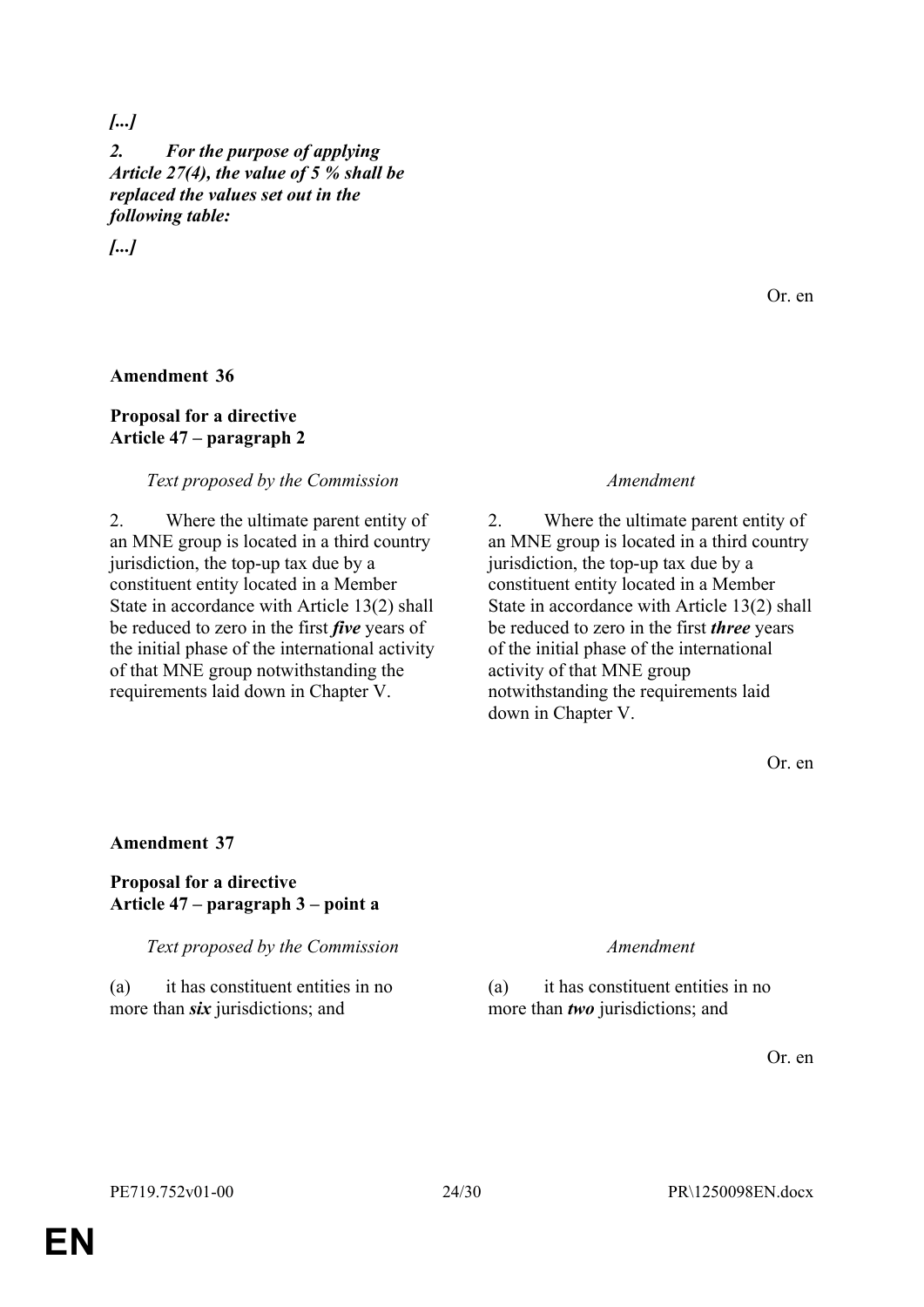# **Amendment 38**

# **Proposal for a directive Article 47 – paragraph 3 – point b**

## *Text proposed by the Commission Amendment*

(b) the sum of the net book value of the tangible assets of all the constituent entities of the MNE group other than the constituent entities located in the reference jurisdiction does not exceed EUR *50 000 000*.

(b) the sum of the net book value of the tangible assets of all the constituent entities of the MNE group other than the constituent entities located in the reference jurisdiction does not exceed EUR *40 000 000*.

Or. en

# **Amendment 39**

# **Proposal for a directive Article 47 – paragraph 4 – introductory part**

### *Text proposed by the Commission Amendment*

4. The period of *five* fiscal years referred to in paragraphs 1 and 2 shall start from the beginning of the fiscal year in which the MNE group falls within the scope of this Directive for the first time.

4. The period of *three* fiscal years referred to in paragraphs 1 and 2 shall start from the beginning of the fiscal year in which the MNE group falls within the scope of this Directive for the first time.

Or. en

### **Amendment 40**

### **Proposal for a directive Article 50 – paragraph 1**

### *Text proposed by the Commission Amendment*

1. The top-up tax due by an ultimate parent entity located in a Member State in accordance with Article 49 shall be reduced to zero in the first *five* fiscal years, starting from the first day of the fiscal year in which the large-scale domestic group falls within the scope of this Directive for

1. The top-up tax due by an ultimate parent entity located in a Member State in accordance with Article 49 shall be reduced to zero in the first *three* fiscal years, starting from the first day of the fiscal year in which the large-scale domestic group falls within the scope of

PR\1250098EN.docx 25/30 PE719.752v01-00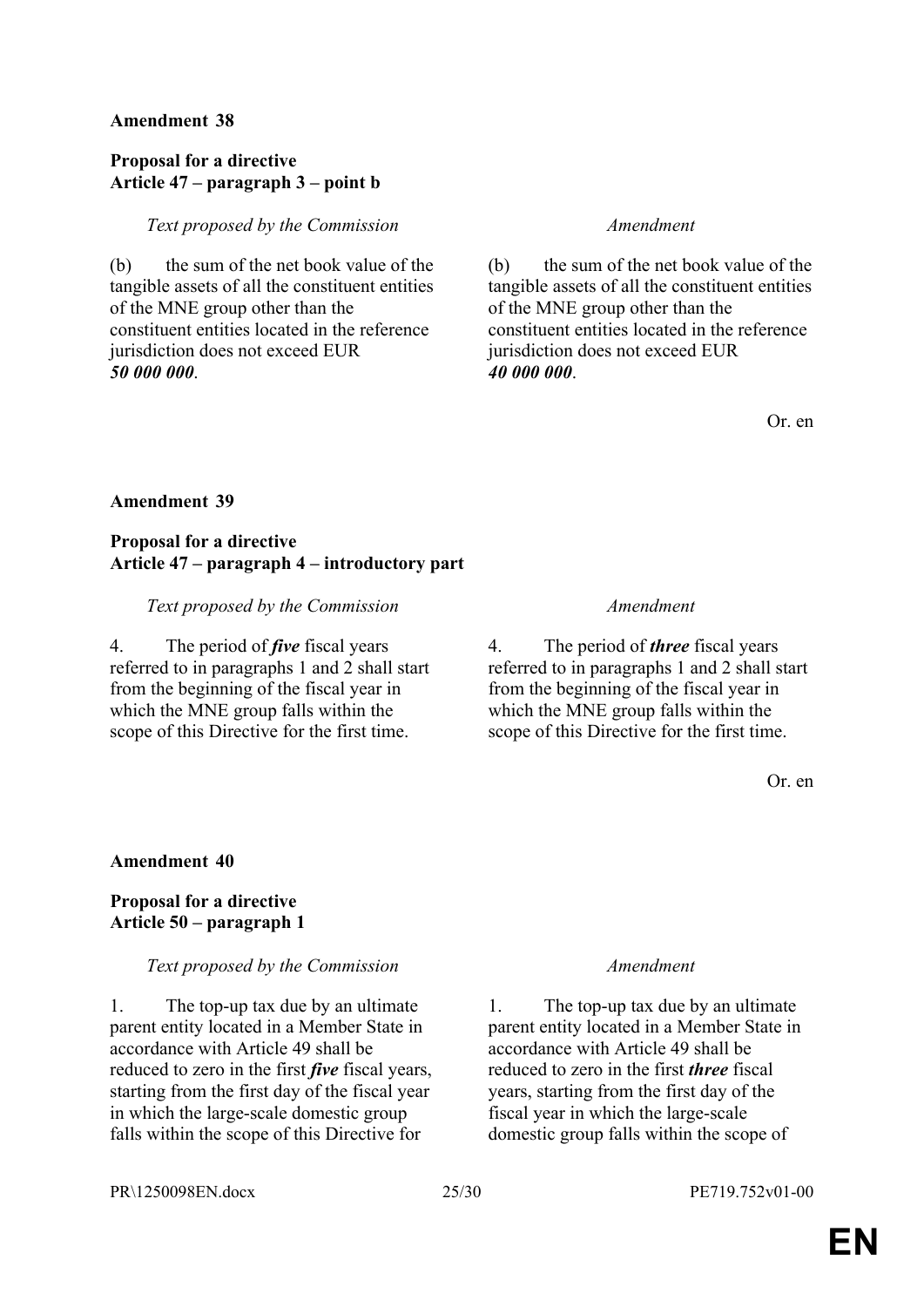the first time. this Directive for the first time.

Or. en

### **Amendment 41**

#### **Proposal for a directive Article 50 – paragraph 2**

*Text proposed by the Commission Amendment*

*deleted*

*2. For large-scale domestic groups that are in scope of this Directive when it enters into force, the five-year period abovementioned shall start on 1 January 2023.*

Or. en

#### **Amendment 42**

#### **Proposal for a directive Article 51 – paragraph 1 – point b**

### *Text proposed by the Commission Amendment*

(b) it establishes a minimum effective tax rate of at least *15* % below which a constituent entity is considered as lowtaxed;

(b) it establishes a minimum effective tax rate of at least *21* % below which a constituent entity is considered as lowtaxed;

Or. en

### **Amendment 43**

**Proposal for a directive Article 52 – paragraph 2**

*Text proposed by the Commission Amendment*

2. The power to adopt delegated acts referred to in *Article* 51(3) shall be conferred on the Commission for an

2. The power to adopt delegated acts referred to in *Articles* 51(3)*, 13(8b), 21(8a) and 29(5a)* shall be conferred on the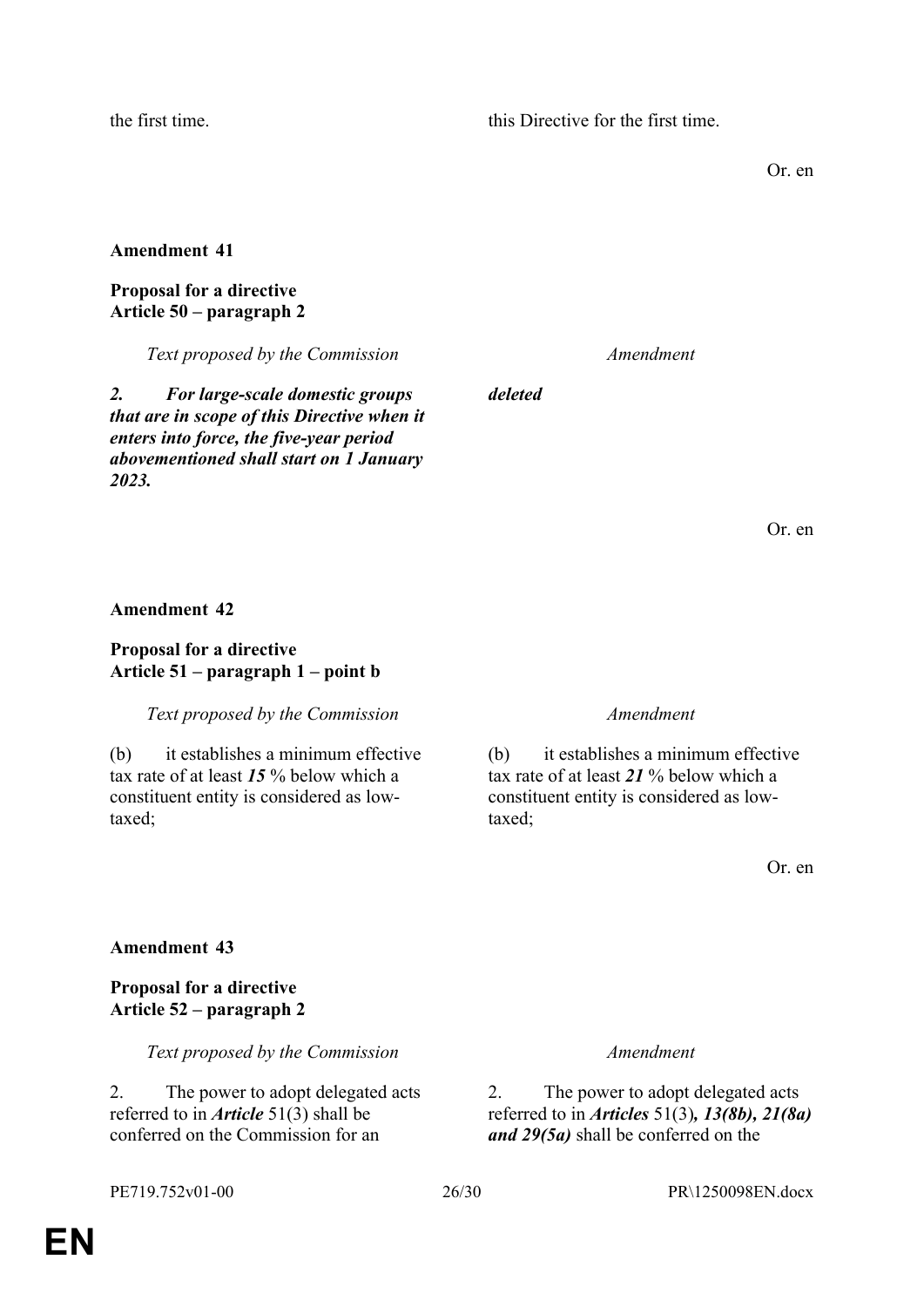indeterminate period of time from the date of entry into force of this Directive.

Commission for an indeterminate period of time from the date of entry into force of this Directive.

Or. en

# **Amendment 44**

# **Proposal for a directive Article 52 – paragraph 3**

### *Text proposed by the Commission Amendment*

3. The delegation of power referred to in *Article* 51(3) may be revoked at any time by the Council. A decision to revoke shall put an end to the delegation of the power specified in that decision. It shall take effect the day following the publication of the decision in the Official Journal of the European Union or at a later date specified therein. It shall not affect the validity of any delegated acts already in force.

3. The delegation of power referred to in *Articles* 51(3)*, 13(8b), 21(8a) and 29(5a)* may be revoked at any time by the Council. A decision to revoke shall put an end to the delegation of the power specified in that decision. It shall take effect the day following the publication of the decision in the Official Journal of the European Union or at a later date specified therein. It shall not affect the validity of any delegated acts already in force.

Or. en

### **Amendment 45**

# **Proposal for a directive Article 52 – paragraph 5**

### *Text proposed by the Commission Amendment*

5. A delegated act adopted pursuant to *Article* 51(3) shall enter into force only if no objection has been expressed by the Council within a period of two months of notification of that act to the Council or if, before the expiry of that period, the Council has informed the Commission that it will not object. That period shall be extended by two months at the initiative of the Council.

5. A delegated act adopted pursuant to *Articles* 51(3)*, 13(8b), 21(8a) and 29(5a)*  shall enter into force only if no objection has been expressed by the Council within a period of two months of notification of that act to the Council or if, before the expiry of that period, the Council has informed the Commission that it will not object. That period shall be extended by two months at the initiative of the Council.

PR\1250098EN.docx 27/30 PE719.752v01-00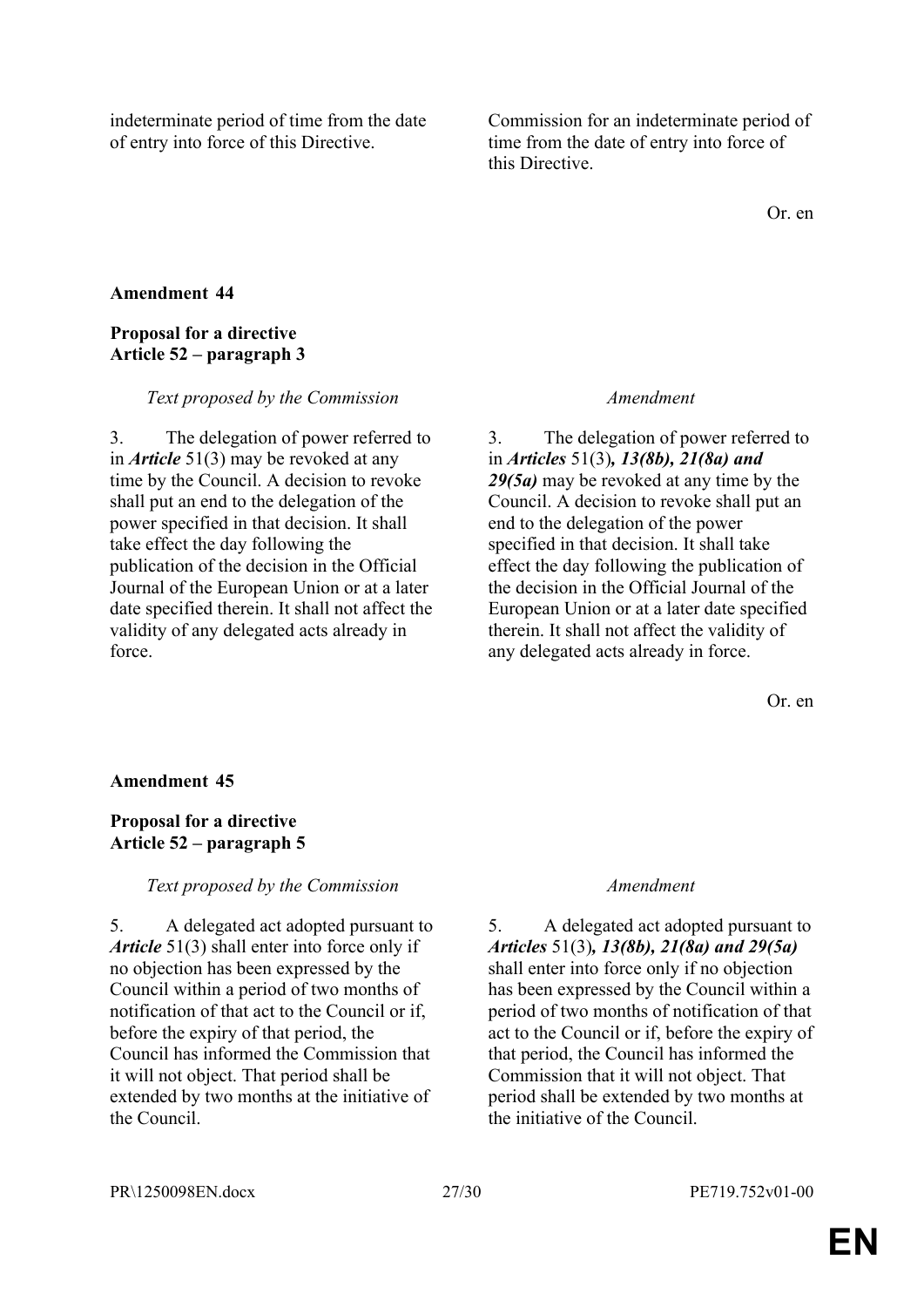# Or. en

## **Amendment 46**

### **Proposal for a directive Article 52 a (new)**

*Text proposed by the Commission Amendment*

*Article 52a*

*Committee procedure*

*1. The Commission shall be assisted by a committee. That committee shall be a committee within the meaning of Regulation (EU) No 182/2011.*

*2. Where reference is made to this paragraph, Article 5 of Regulation (EU) No 182/2011 shall apply.*

Or. en

**Amendment 47**

**Proposal for a directive Article 53 a (new)**

*Text proposed by the Commission Amendment*

*Article 53a*

#### *Review*

*By... [five years after the entry into force of this Directive], the Commission shall review the application of this Directive and report to the Council on its operation. The report shall address whether there is a need to amend this Directive in light of changes and developments in the international tax context, in particular regarding the implementation of the GloBE Model Rules outside the Union and the development of other, unilateral approaches towards minimum effective taxation of MNE groups. The report shall*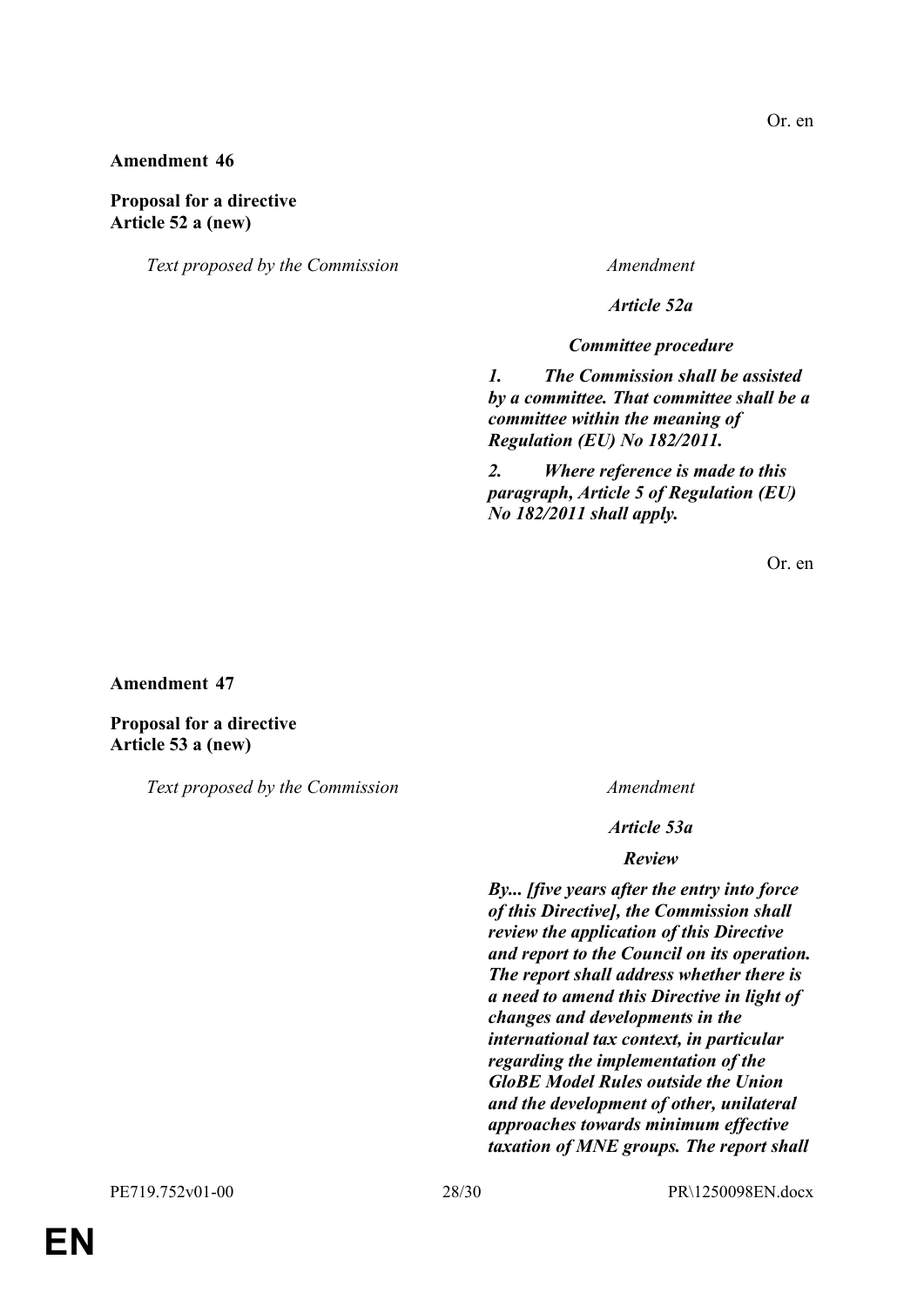*assess the impact of the substance-based income inclusion provision, the implementation of the optional qualified domestic top-up tax and the treatment of distribution tax systems on the effectiveness of ensuring a minimum effective level of taxation. The report shall consider the impact of the Directive on the revenues of least developing countries and shall evaluate the impact of a threshold reduction for MNE Groups and largescale domestic firms. Where appropriate, the report shall be accompanied by a legislative proposal.*

Or. en

#### **Amendment 48**

#### **Proposal for a directive Article 53 b (new)**

*Text proposed by the Commission Amendment*

*Article 53b*

#### *Delimitation clause*

*1. This Directive shall not affect the application of domestic or agreementbased provisions on controlled foreign company rules within the meaning of Article 7 of Council Directive (EU) 2016/1164, concerning the right of Member States under Article 3 of that Directive to adopt provisions aimed at safeguarding a higher level of protection for domestic corporate tax bases, especially where stricter controlled foreign company rules follow the recommendations of the 2015 Final Report on Action 3 of the OECD/G20 Base Erosion and Profit Shifting Project.*

*2. This Directive shall not affect the application of domestic provisions on alternative forms of minimum taxation of domestic groups or companies.*